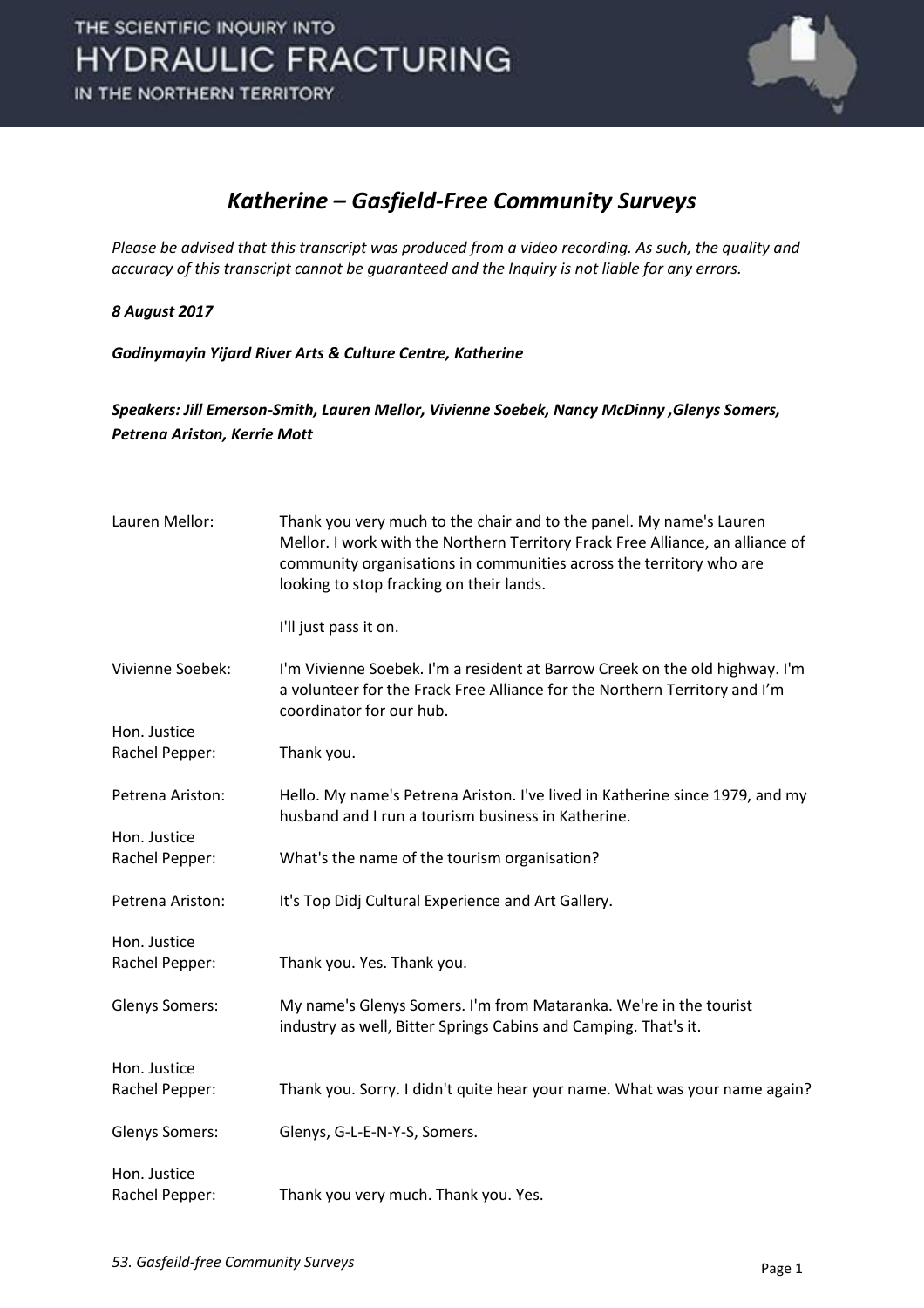

| Lauren Mellor:                 | Okay. Thank you very much to the panel. Firstly, I'd like to acknowledge that<br>we're on Jawun country, and pay my respects. I'd also like to acknowledge<br>that we're sitting here today in Katherine, where the extent of harm from<br>PFAS chemicals deemed safe just years ago by all levels of government have<br>been dispersed into the environment and leeched through into soil and<br>waterways throughout this region. The extent of contamination of<br>underground and surface water is only just starting to be understood, yet<br>we know that already, several dozen households are now reliant on bottled<br>water, while awaiting toxicity tests. Health concerns are growing daily, and<br>the boundaries of known contamination and acceptable levels in the water<br>supply are constantly being updated. |
|--------------------------------|----------------------------------------------------------------------------------------------------------------------------------------------------------------------------------------------------------------------------------------------------------------------------------------------------------------------------------------------------------------------------------------------------------------------------------------------------------------------------------------------------------------------------------------------------------------------------------------------------------------------------------------------------------------------------------------------------------------------------------------------------------------------------------------------------------------------------------|
|                                | I would like to note that fracking compounds used in Australia have been<br>shown to include many hazardous substances, including carcinogens, neuro-<br>toxins, reproductive toxins, irritants, sensitizers, and endocrine disruptors. It<br>is also worth noting that some of these chemicals are toxic, even in<br>extremely small concentrations. To support that, I will first table this Carroll,<br>Mohsin, Blashney paper with the panel and all other reports that I refer to<br>I'll table to the panel.                                                                                                                                                                                                                                                                                                               |
| Hon. Justice<br>Rachel Pepper: | Thank you.                                                                                                                                                                                                                                                                                                                                                                                                                                                                                                                                                                                                                                                                                                                                                                                                                       |
| Lauren Mellor:                 | As we conclude. So, in this presentation we've got a number of speakers<br>from across varied communities in the Territory. We're gonna be hearing<br>from a global perspective down to a Northern Territory community<br>perspective and then giving some clear recommendations for the panel to<br>consider.                                                                                                                                                                                                                                                                                                                                                                                                                                                                                                                   |
|                                | I'd like to start by talking firstly about October, 2016. As the world watched<br>representatives of over 197 countries, including Australia, sign the historic<br>Paris/UN Climate Accord. Pledging to keep global temperature rise from<br>climate change, as they say, well below 1.5 degrees. While the Northern<br>Territory government at the time applauded that decision, a 2016 study by<br>The National Climate Change Adaptation Research Facility produced by<br>CoastAdapt provided estimates of future sea-level rise out to 2050 and 2100<br>for four green house gas concentration scenarios. Those predictions<br>estimate by 2030, the sea-level could have risen by 10 centimetres. By 2050<br>it would have rise 20 to 25 centimetres, and will continue to trend upward<br>to 2100 and beyond.              |
|                                | In all of the scenarios, parts of the Territory's most populace coastal<br>suburbs, including Cullen Bay, Rapid Creek, Coconut Grove, Bay View, and<br>the Chief Minister's own electrode of Fanny Bay go under water. We just<br>experienced the hottest July in Australia since records began. As we know,<br>the evidence in the speed and intensity of climate changing impacts<br>continue to grow.                                                                                                                                                                                                                                                                                                                                                                                                                         |
|                                | As these extraordinary measures committed to in Paris were being adopted<br>at an international level to urgently respond to the rising threat of a                                                                                                                                                                                                                                                                                                                                                                                                                                                                                                                                                                                                                                                                              |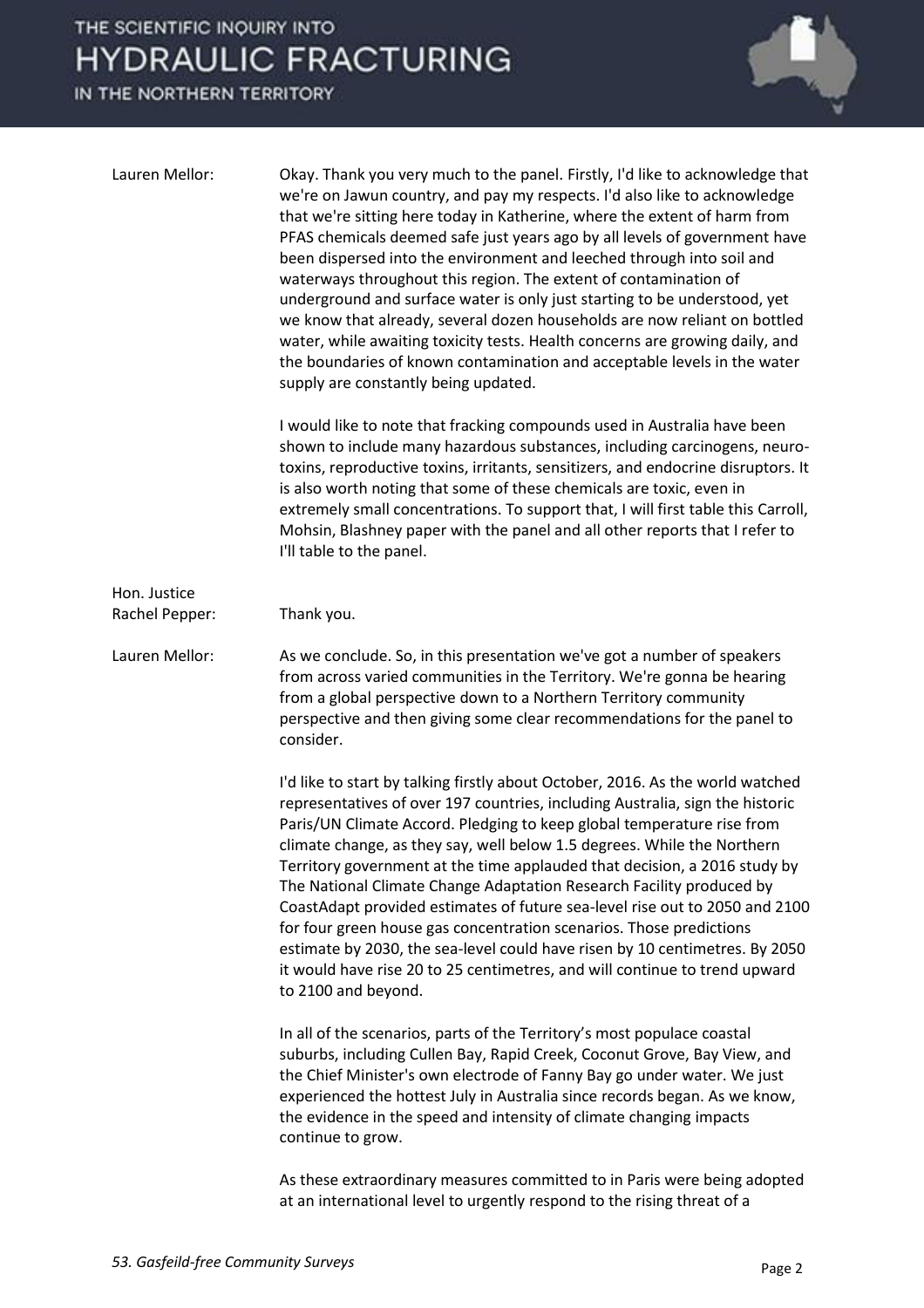

warming planet, fossil fuel companies around the world were counting in their resolves of unburnt coal, oil, and gas, five times what those scientists predict can be safely burned while reliably keeping temperatures below the two-degree threshold. That's from the Carbon Tracker Initiative a good London based climate scientist.

 The Northern Territories reserves of shale gas under the spotlight through this inquiry, are not even included in that figure of extra reserves and have never been considered as part of the Northern Territory, or Australia's, emissions budget.

 Even if the Northern Territory fracking industry could avoid all operational pollution and put in more expensive technologies to have a two percent methane leakage rate, as the interim report has indicated, burden of new methane emissions from any development of on-shore shale gas fields in the Northern Territory would inevitably shoot us well past a responsible carbon budget. We simply can not be opening up new carbon basins.

 The Finkel report outlines that Australia will move from 6% to 3% reliance on gas for electricity into the future. There is plenty of conventional gas available to meet this diminishing requirement for gas. And, currently it is cheaper to back up renewables with storage than it is with gas.

Shale gas fracking in the Northern Territory is bridge to nowhere.

 I wanna talk about some of the work that our communities have been doing around the issue of fracking since we first became aware of it. I, myself, in 2013, started becoming aware of the risks and impacts of unconventional gas in Australia, and around the world. At that time, the Australian Council of Learned Academies released a report titled Potential Geological Risks Associated with Shale Gas Production in Australia. This report specifically dealt with the risks and information known about shale gas and the likely impacts of it on the Northern Territory considering the geology and the potential impacts to water. That ACOLA report, in their report, made an assessment based on the best available information at the time, that there would most likely be a shale gas well every 800 metres in the shale gas basins across the Northern Territory. This is outlined on page 27 of their Frogtech report. This is also a similar distance to what are seen in unconventional gas field developments currently and those approved into the future in Queensland.

 This gas field lay out, assumption made by ACOLA, was supported by the photographs of shale gas fields that were operating in the world at the time. The testimonies and evidence put forward by the thousands of people living and working in shale gas fields around the world, particularly North America.

 This is the type of information communities were requesting about the scale nature impact, the risks from this industry as it was being rolled out, and this was the information that myself, in my role, bring to communities that we've been invited to visit across the Northern Territory.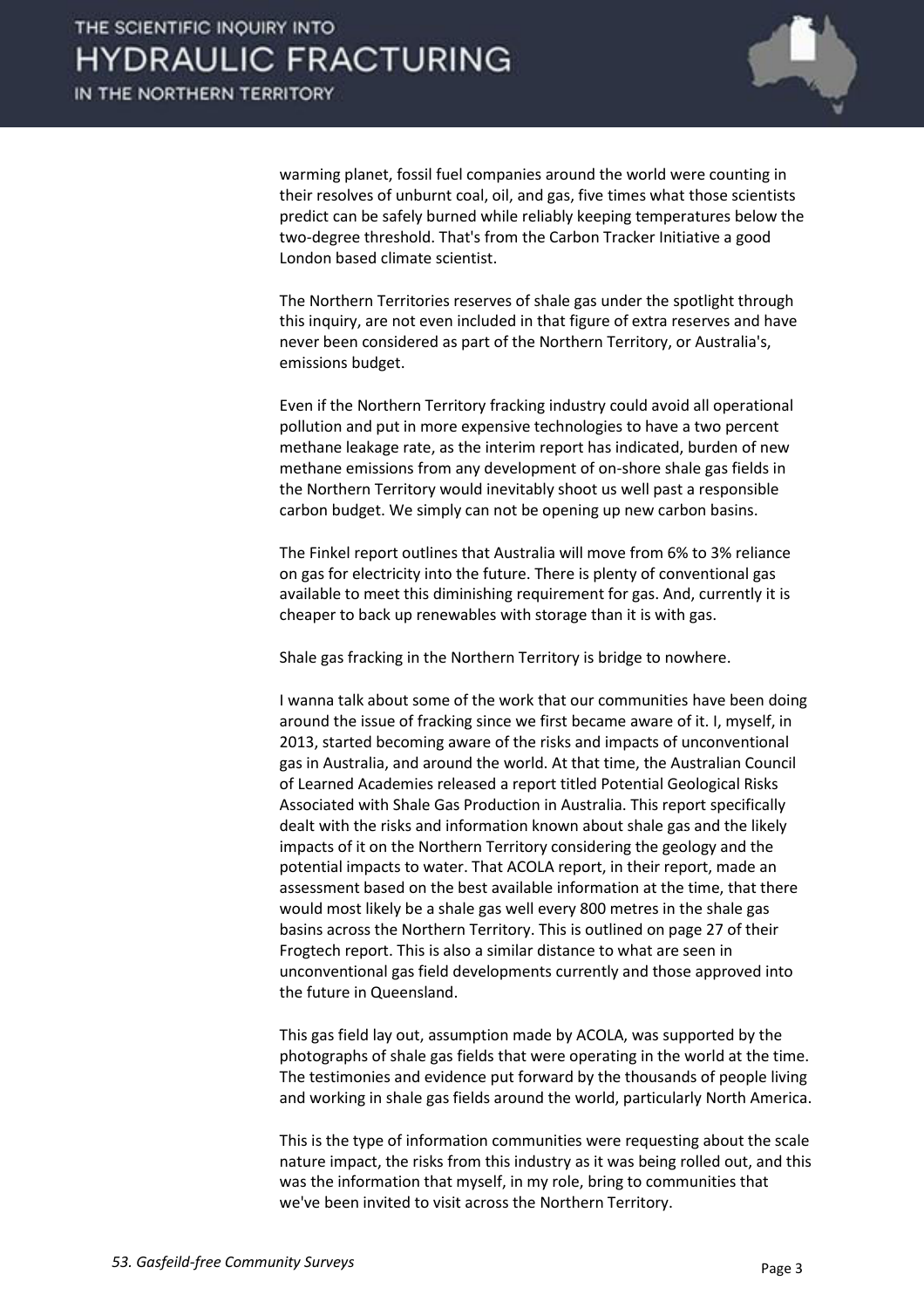

 So, fast forward a couple of years and I see two things now taking place. One, the weight of new peer reviewed evidence of harm or increased likelihood of harm is increasing with hundreds of new papers being released in just a few years. Measured impacts of water contamination from shale oil and gas activities impacting ground water, residential drinking water, and surface water systems is becoming more frequent. Two, the on-shore gas companies have got a new story and rubbery figures on gas wells and water use. In the face of community concern around the number of shale gas wells slated for communities and the impact surfacing from high-pressure horizontal hydraulic fracturing world-wide.

 The expected number of frack shale gas wells now put forward by Santos, Origin, Pangaea to the panel defy current practises and are not in line with the extent of their holdings of the shale gas resources in the Northern Territory. The ability for Santos, Origin, and Pangaea to draw mega frack wells of up to six kilometres horizontally through a shallow layer, defies the reality of their extremely limited operational experience in shale.

 The extremely high pressure and horse power required, greater volumes of frack chemicals in water and the geological risks and uncertainties are completely unknown and untested. Even more worrying is the lack of information about the well integrity risks and implications of requiring such increased pressure and the far higher number of fracks required along the horizontal.

 What does the long distances, higher pressure, and unknown down hole environments do for well integrity for short or long term? We don't know. They can't tell you, they don't know.

 The scenarios being put forth by Santos and Origin for long horizontals offer no certainty, are completely untested and create a situation where the residents, waterways and landscapes of the Northern Territory will ultimately be guinea pigs in what has been shown in other jurisdictions to be a dangerous unconventional gas experiment.

 Those are my opening remarks, and I want to talk now with the rest of the panel, about the question of a social licence to operate which has been a major feature of discussion through this inquiry. As I've been watching this inquiry, we've seen many previous presenters have made the strong case that the way to scientific evidence demonstrates harm to water, land, community health, and the climate from fracking gas fuels. I'll be tabling a Hays and Shonkoff paper to back up that point.

 For an Australian context, just this months new peer review paper was released from the University of Queensland, documenting community responses when asked what their needs were in the face of the calcium gas industry operating in their local shire. The report measured an increase in fast-food outlets, and liquor stores to cater of the CSG workforce having a negative impact on the health of the local community and increasing drug and alcohol abuse, which were linked to increases in local crime and anti-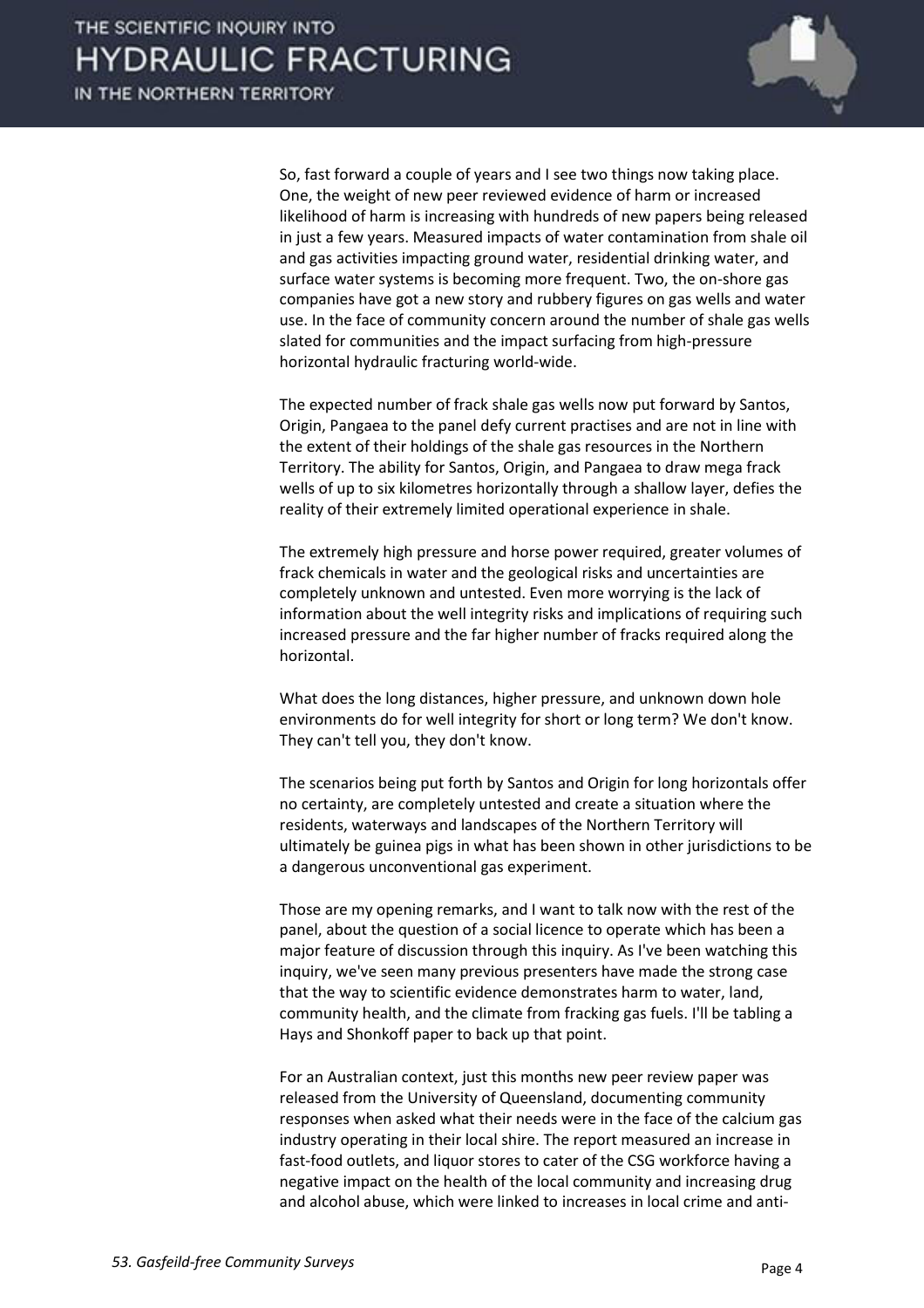

social behaviour and increased demand on public services on unemployment following the boom period, and the environmental affects of drilling and mining on the town water supply and the fishing. These are important social impacts that deserve thorough consideration in any cost benefit analysis and any social impact assessment being undertaken in the Northern Territory. I'll table that University of Queensland paper with the panel.

 We acknowledge the political context though is very different and can be counter posed to the scientific and lived reality of unconventional gas. Hence why we're seeing such an emphasis on attempts to establish a social licence to operate. To be clear, we define a social licence to operate as being a constantly renegotiated status of acceptance, approval, or the absence of conflict between a corporation or industry and the communities in which they seek to operate.

 The Australian Centre of Corporate Social Responsibility defines it similarly as the level of acceptance or approval continually granted to an organisations operations or project by local community and other stake holder. With four levels from lowest to highest, withdrawal, acceptance, approval, and psychological identification.

 Our panel of community members today, you're going to provide case studies and evidence as to why the fracking industry does not have a social licence to operate across our urban, regional, and remote communities and offer some recommendations on the way for resolving the risks identified in the interim report.

 We're going to talk a little bit about the gas field free survey experience and communities and other work that community members here have been doing to establish whether the issue does indeed have a social licence or whether it could even be gained.

 I'll first pass on to Vivienne Soebek to talk about the experience in the Coomalie Region of the territory.

Rachel Pepper: Thank you very much.

Hon. Justice

Vivienne Soebek: Thank you very much. Thank you. My work involves working part of Adelaide river, out from the boundary down to Tipperary turnoff. We call this area Sookwood, it was a development of the breaking up of the western part of old Mt. Bundy cattle station. What's in interest there is that the holdings are quite large, from say 350 acres to about minus 1,075 acres. They're the biggest, it's got the country, it's water constrained country some country, down in the flood plain is good cattle country. Some you can do ponding or different small, small enterprises such as ... and native grass and hays, 30% raw protein. There's other opportunities for organic farming, which come people have taken. We've got some people who have made a living from horticulture growing tropical fruit and some vegetables as well. The other riding thing about that area basically is it's water constraint. It's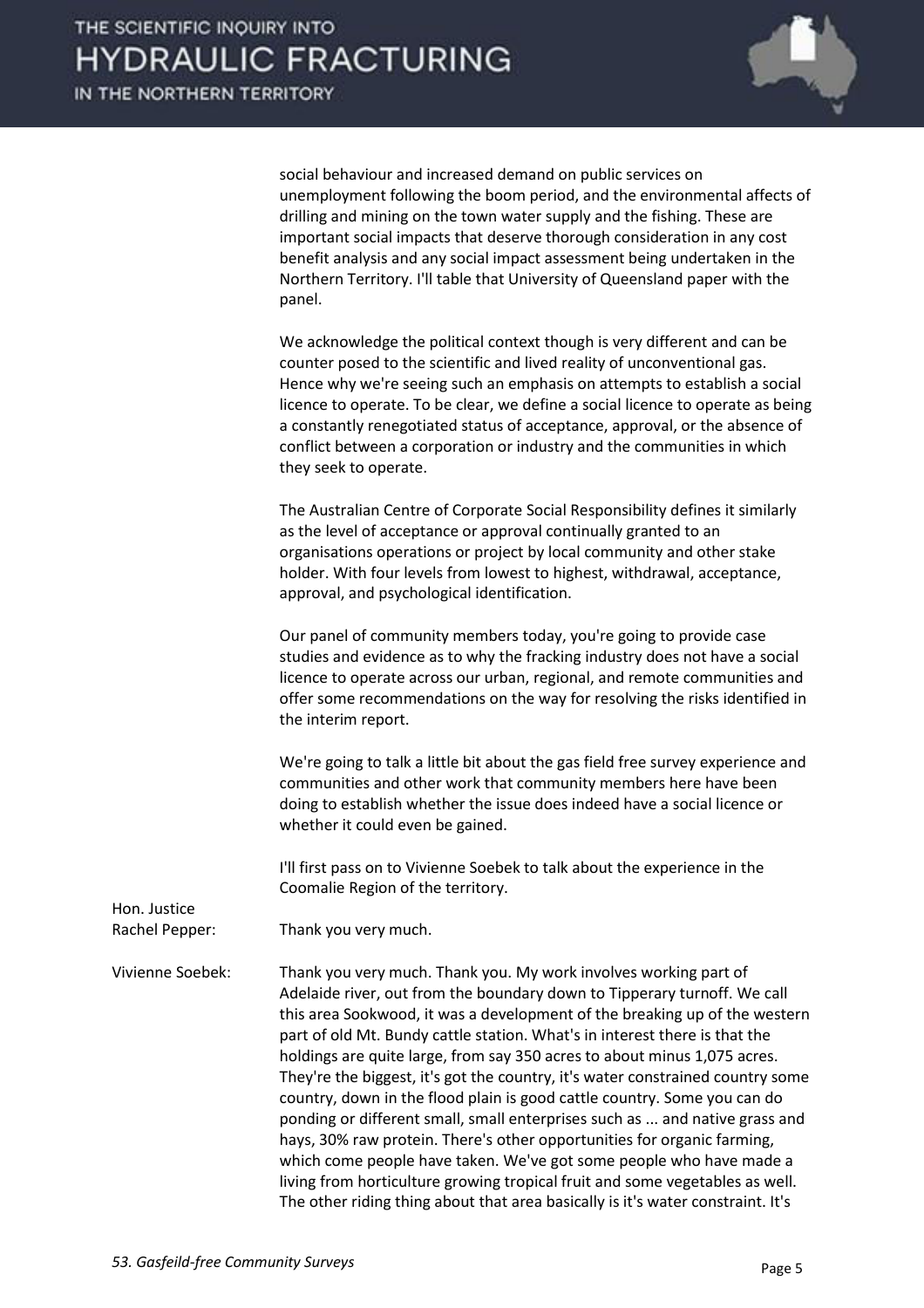

part of the old Barrow rock formulation, the end of which pops out at the Casuarina Beach and all these little signs they tell you what's part and past and all that. The people who've bought these block seats here in the 90's they're all Territorians. It's not necessarily an age but they're born and bred or they've been here a hell of a long time.

 I've been here 49 years and when I see yak, I think they never left. You grow into a country; you grow into it and you grow to have associated cultural attachment to it. So, when you look at country, it's not just a lot of trees or a bit of scrub. It's something that has quite a lot of control over your life sometimes particularly when you get 16 inches of rain in 8 hours and the creek rises 14 minutes then you have 75 centimetres of water running through your house and you thought you'd be fine forever.

 This country, don't take it for granted. I think that's one of the important things. The ... at the wet season is one important aspect. You can go okay I'll catch three metres of rain in one wet season and 1,080 in another. The notion that one can depend on each year is gonna roll along in a graceful method, it isn't true.

 The nice people live here for longer and longer, they learned to recognise this and they adjust and change their behaviour accordingly. If they don't, it's to their own determent. When I was doing the survey for the particular area that I actually do personally, I was interested in the way people responded why they didn't want it after they had a two week period of time to look at the CD on sacred ground which was pointing out the pros and the cons. Unfortunately, most of them are the cons of gas fracking. We haven't yet come across that says it's absolutely fabulous and gosh what an opportunity we can't miss. That's the overall thing that came through on the request that people listen to these CDs, look at the notes and I go back in two weeks. Phone them, email them, two would have been overseas so that was emailed.

 The result of this sort of collective consciousness that came to the people making up their mind. Not based on mother goose statements, it was based on experience living in this part of the Northern Territory in the Top End and it went along with a history of remembering their long-term Territorians, they left holding a baby. Beginning with the uranium industry around the Batchelor area. The Batchelor people have very long memories, they remember. The Lake Bennett is really based across the highway to the east of Batchelor. There are a lot of Territorians there as well, so that the whole root, and Adelaide River it got people who had been third generation cattle industry people here so they're not really bright eyed and bushy type, they're also very good, can I say crap detectors. They know how to research, they know how to admit work, they know how to talk, they know I can talk to this guy. Well he's got a son-in-law that's this, that, and the other.

 The information comes from networking and it is very, very strong. We talk to each other and information goes like fire around the community. We may not go to the pub together and all that sort of stuff; but, it is there. On this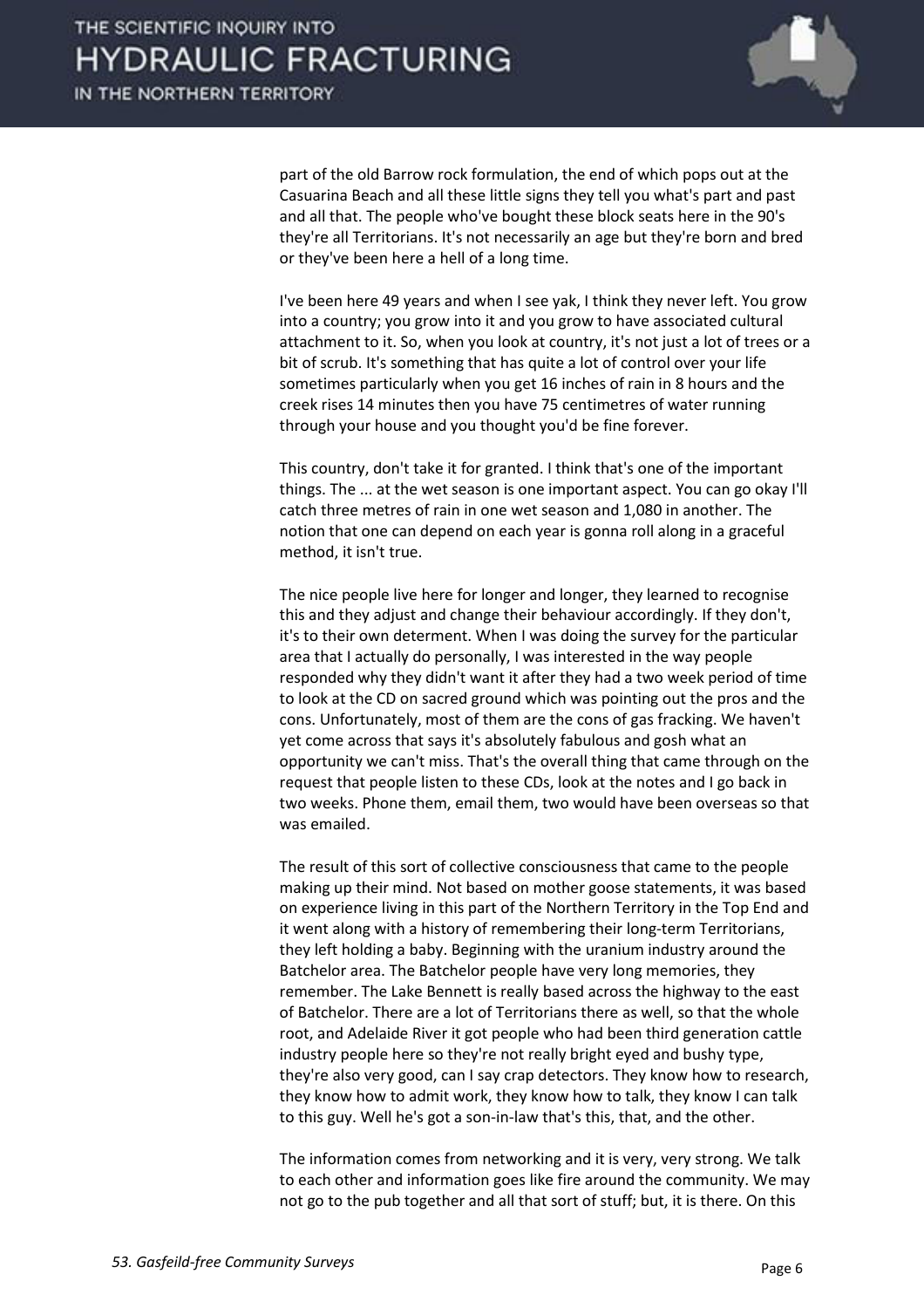

particular issue, it's very clear that being a Territorian and being reasonably experiences in what works well and what doesn't work well. Also, being networked literally if you'd like with the internet has been an amazing thing. They're very good at working out what is just a motherhood statement or what's a lot of hype versus what is really good data.

 The data keeps coming out, I actually had a phone call from one lady that call me yesterday, Viv how'd that Katherine thing go? I said well it hasn't yet, it'll be tomorrow night and I'll have more information. Cause they're keen to know. They want to know what's going on.

 The overall outcome, was overwhelming for the Coomalie region. No, we don't want fracking, it's not safe enough. The evidence is not there to support it and the way it went, Adelaide River's probably got about 200 people in the town, we had 150 responses so that's adults over, basically I think maybe three or four didn't respond or said I'll be fabulous we had some fracking, of course that would be good for the town, it'd be good for business, and that sort of thing. Of the 150 responders Adelaide River, 96.5% said we do not want fracking, we do not believe that it is appropriate, it's not safe, and we don't need it.

 Comments like, well what the hell have we got all this sunshine for? Now these sorts of comments are coming out, I know they're ground level but that's what drive people's perceptions of life. Batchelor has the biggest population. There were 231 responses in Batchelor they have a large nonpermanent population with the students from the Batchelor Institute too so that didn't qualify. Out of that 98.1% said no thank you to fracking. Like Lake Bennett, 15 people lived there and 100%, no we don't want fracking, thank you very much.

 We also went to council, Coomalie Community Council and they actually wrote a letter to the Minister, to Mr. Turner supporting the communities view that fracking was to be reserved from the Coomalie Region. We thought that that had actually been granted, but it was initially and then suddenly when the new map came out, what section was it? One of the sections had suddenly been removed. So, where I am is now at risk again. Where as I thought it was safe because that was what we were led to believe by the minister and the leader of the, the chief minister at that time.

 When it comes to trust, there's not a lot. So, if you haven't got the trust, it's going to be an uphill battle for a social licence to operate. That social licence isn't really getting any good support because the latest still have to come out from America from their own EPA regarding long term pollution of water tables. It's pretty compelling. The anecdotal evidence affects residences of the Chinchilla and Roma area who can not sell their properties, they've moved too close to Adelaide River, but they can't even sell it because there is no value because the water tables are destroyed.

 All of these things feed in to how ordinary human beings, the long term Territorians, think and how they respond to these different ideas that come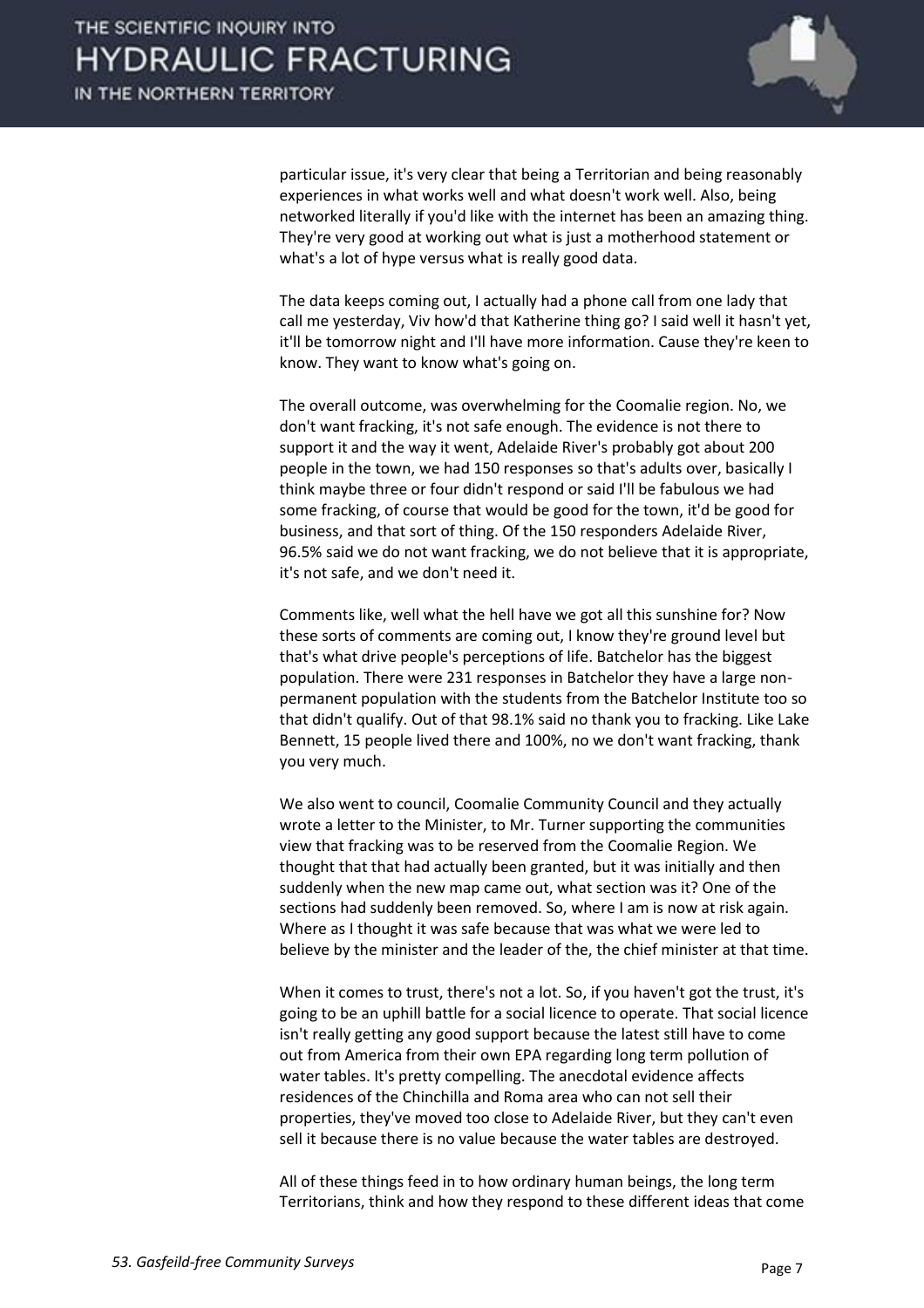IN THE NORTHERN TERRITORY



in. It's not only development but what it's a recognition that you can't have multiple land use if you're going to have fracking. We have rules regarding fires, but if you're going to have a flare all the time when there's a 40 kilometre south-easterly blowing, not easy. We're on a fire bed and the fire's are still flaring. How are we going to work around those sorts of things?

 All in all, in a nut shell, the answer from Coomalie Region is no thank you, we do not want fracking. I've got one little bit more.

| Lauren Mellor:                 |                                                                                                                                                                                                                                                                                                                                                                                                                                                                                                                                                                                                                                                                                                                                                                                                                                                         |
|--------------------------------|---------------------------------------------------------------------------------------------------------------------------------------------------------------------------------------------------------------------------------------------------------------------------------------------------------------------------------------------------------------------------------------------------------------------------------------------------------------------------------------------------------------------------------------------------------------------------------------------------------------------------------------------------------------------------------------------------------------------------------------------------------------------------------------------------------------------------------------------------------|
| Vivienne Soebek:               | l do?                                                                                                                                                                                                                                                                                                                                                                                                                                                                                                                                                                                                                                                                                                                                                                                                                                                   |
| Lauren Mellor:                 |                                                                                                                                                                                                                                                                                                                                                                                                                                                                                                                                                                                                                                                                                                                                                                                                                                                         |
| Vivienne Soebek:               | Oh well, okay, no I've done mine.                                                                                                                                                                                                                                                                                                                                                                                                                                                                                                                                                                                                                                                                                                                                                                                                                       |
| Lauren Mellor:                 |                                                                                                                                                                                                                                                                                                                                                                                                                                                                                                                                                                                                                                                                                                                                                                                                                                                         |
| Vivienne Soebek:               | So, thank you for listening.                                                                                                                                                                                                                                                                                                                                                                                                                                                                                                                                                                                                                                                                                                                                                                                                                            |
| Hon. Justice<br>Rachel Pepper: | Thank you, yes, next speaker                                                                                                                                                                                                                                                                                                                                                                                                                                                                                                                                                                                                                                                                                                                                                                                                                            |
| Lauren Mellor:                 | Just to be clear about the survey question that was put to respondents<br>through the process it's do you want your region to be gas field free. So, the<br>survey respondents had a chance to answer either yes, no, or unsure<br>through that process and obviously only over 18s were able to answer.<br>Every resident was given the chance. We don't have the resources of the<br>census, obviously, but certainly gave it a red hot go to absolutely come back<br>and see people multiple times so they could have an opportunity to answer.<br>It was proposed through public meetings in these places and the teams of<br>surveyors were combined of people voluntarily putting their hand up from<br>that meeting and saying I would like to conduct these. So that was generally<br>the process in which these surveys took place everywhere. |
| Petrena Ariston:               | Hello, Yes I got involved in this, I think it was about 2012 when we had our<br>first meeting in town, just said that, I forget who did the meeting. It was<br>Pangaea, it was something that came along and of course they were talking<br>about the gas and how wonderful it's going to be. They showed us this<br>glossy pamphlet and it all just didn't seem right. Of course, since then I<br>started to look into this and of course we've had  I joined Don't Frack<br>Katherine organisation with a group of us that went to these meetings. We<br>all go together, we've had people come over from Queensland to tell us<br>about what's happened there and also I've had people come over from<br>America come over and have talks to us. Of course, I've done a lot of<br>reading.                                                           |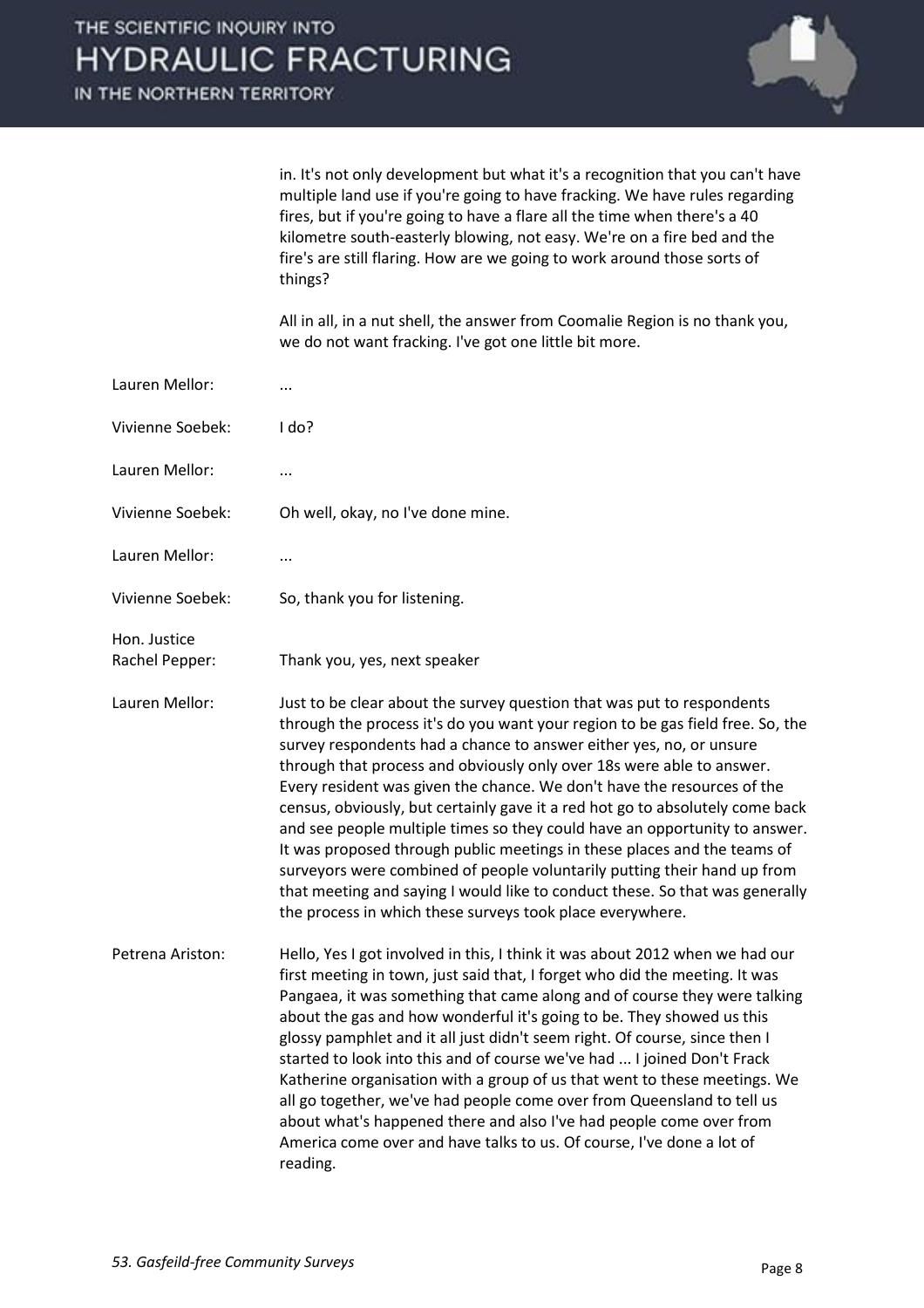

 What happened, one day, I was listening to the ABC radio and Stan Gavity who I think's with Pangaea, who was resigning and the interviewer was talking to him and Stan was saying how everything's alright, we've got social licence, nothing's happened, there's nothing for people to be worried about. I just thought well what's going on here? They haven't even started, of course there's nothing's happened yet. So, I rang up the ABC, and said, 'cause the interviewer wasn't doing a very good job, I just said could I ask a few questions. They said oh well you've got to send a text. I don't know how to send a text. I sort of worked out a text and by the time I got my text ready, he was off the air.

 I was very disappointed and very disillusioned because I thought the people I've talked to, they've not given the social licence. I live on Gorge Road, which is about 36 kilometres, we're starting from this Giles Street and then Gorge Road. I just thought, I've got to do something about this. I went and purchased a map, found out all the properties on the Gorge Road, it took me three months, I went and spoke to all the people on the properties, I went to 62 properties, I spoke to 112 people. One of them was a Gorge campus well where there's about six houses in that little area. Everybody I spoke to, well the result was ... There's a little road off Gorge Road which is Jaensch Road and there's about seven properties there, so I saw everybody there. Everybody on Gorge Road and the result was 98% for Gorge Road don't want ... They answered those questions that Lauren just spoke about and 100% in Gorge Road said they don't want it.

 They're all aware of them, nobody I spoke to wasn't aware of what was happening. They've sort of looked into it a bit. They don't trust the Government, they don't trust the mining companies. They just said no, we definitely don't need it. Also, what about, we live in a Country, we live in a State, Territory sorry, with such sunshine why aren't we looking to that. There's so many things happening around the world, even in Europe where they don't get as much sunshine as us, why aren't we tapping into that and this is what people were telling me that, that's the way we should be going.

 I speak to tourist all the time and we have an experience where we have tourist coming in and after the tour, we do have anti-fracking postcards that say if you're away of them ... fracking and a lot of people are, especially when they've come from other states in Australia, Western Australia particularly in Queensland, I've asked them to sign this because we want to get so many of them, give them to our chief minister and they say oh for god's sake, don't let it happen here and they've told me stories of what's happened in their areas. One postcard that I got from a guy that lives in Geneva and I just said to him, how's your experience been in the NT? He said, I'm just blown away by the fact there's no industry. You go everywhere and every thing's pristine and everything's clean. I said well it might not be like that for too much longer. We just sort of had a little bit of a discussion about it, but everybody comes here and they're just overwhelmed by the beauty. The fact that they can go and drink the water, breath the air and we want it to stay like that and so do they.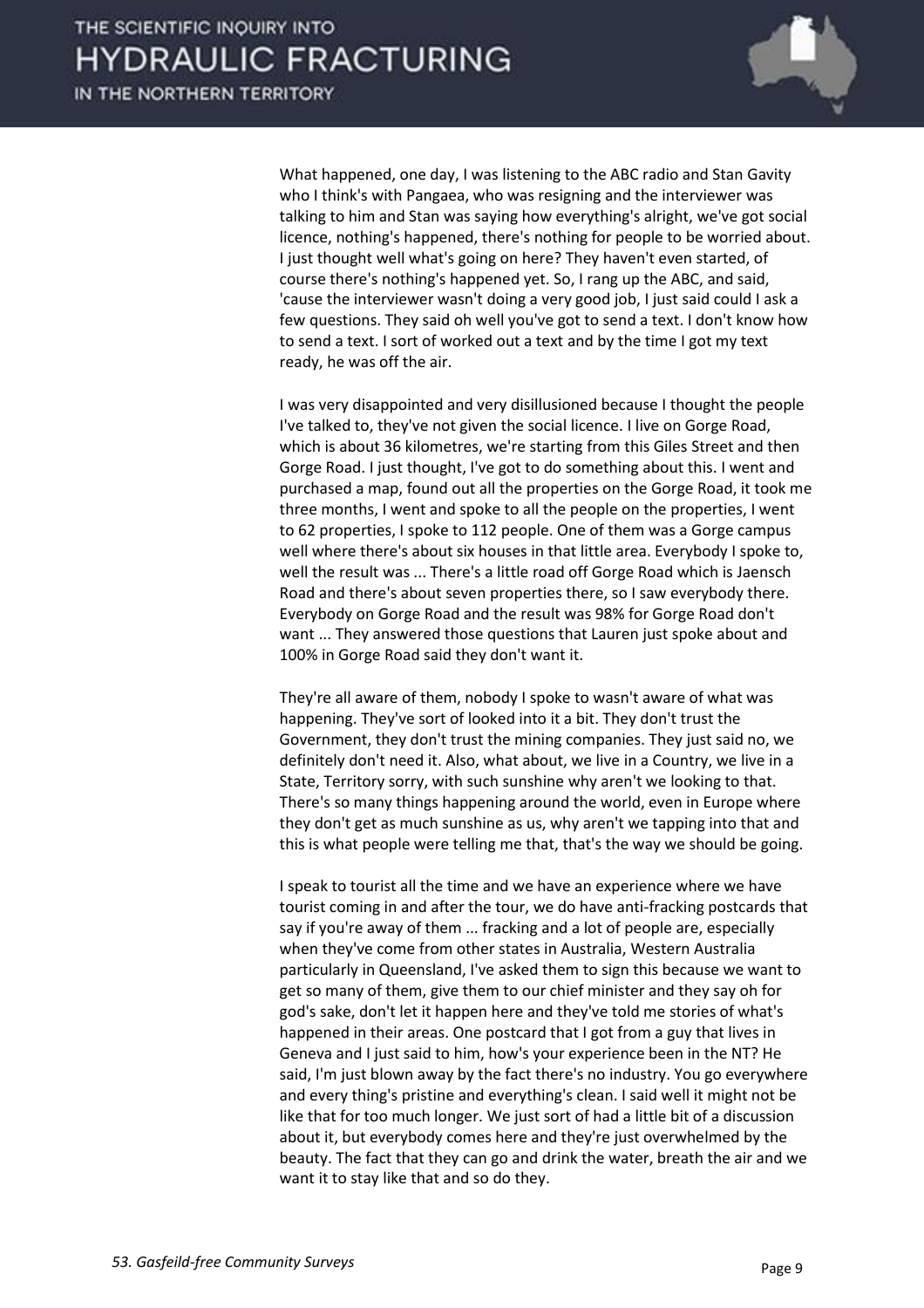

 It's interesting that we always talk about the case study of Beetaloo and around that area there. We have to realise that we are all connected. The water's all connected so if anything happens down there, it's going to affect other areas as well. I'm happy to have had this opportunity to talk to people, that we've got the panel and we can talk to you people. We're all individuals and we find it very hard to get our word out there because sometimes the papers and the TV, I don't know who pays them or whatever, but we don't get much of a say. So, we've got to go out there and find our information and we do look at all the information.

 I'm very appreciative that we've had the chance to come and talk to you people. Just realise that we're really depending on you guys to get the story right, which I know you will. I know you're very busy, I'm hoping you do get the chance to see a bit of the Territory while you're here. Take your shoes off, go out there, feel the ground, have a swim, make sure there's no crocodiles of course. But just get out there and just say how beautiful the Territory is and we don't want it to be spoiled because the future is in tourism and agriculture and stuff like that. I don't think mining will only last for a little while and it could be so detrimental to the area. Thank you very much.

Rachel Pepper: Thank you. Yes.

Hon. Justice

Glenys Somers: Okay, I'm Glenys from Mataranka. In our survey, we did a survey of 109 people and we broke it up for different people because we're well spread out. Each one took a street, we don't have a lot of streets, but they're spread out. Also there was 109 people got surveyed, 104 do not want fracking, two said they want it, three were undecided. With most of those people they were very vocal about it. They were very angry 'cause Mataranka's just left off the map for so many things. Yet, Mataranka's is a very old town and we have a lot of history and also with the Roper River. The Roper River runs, we are at the start, we're right at the start at the Little Roper. Now if that stops, that's spring fed as well so that runs all year and that runs all the way out to the gulf.

> The last few years we've had dries, dries/wets. But, also we've had mining out there that have destroyed an area. That was Western Desert and they went broke, another one. That's cause to be issue because a lot of the water's contaminated already and there's areas that we can't go fishing anymore. The Aboriginals in the area can't. It affects everybody. We all share the land. We've got the stations, also agriculture which we got the biggest mango farm in the Territory. We've got two big melon farms, that are large ones and now we've got sandalwood but the sandalwood's trying to buy off everybody's water licence because they haven't got enough water. That's another issue. Then mining comes in on top of that, which is the gas and everything. They're gonna use a big chunk of our water.

> The thing is each one of those industries takes a big toll on our ecosystem there, it's suffered for the last few years, really suffered. Now, this year the river's come up because we had a, not over the top wet, but we had a good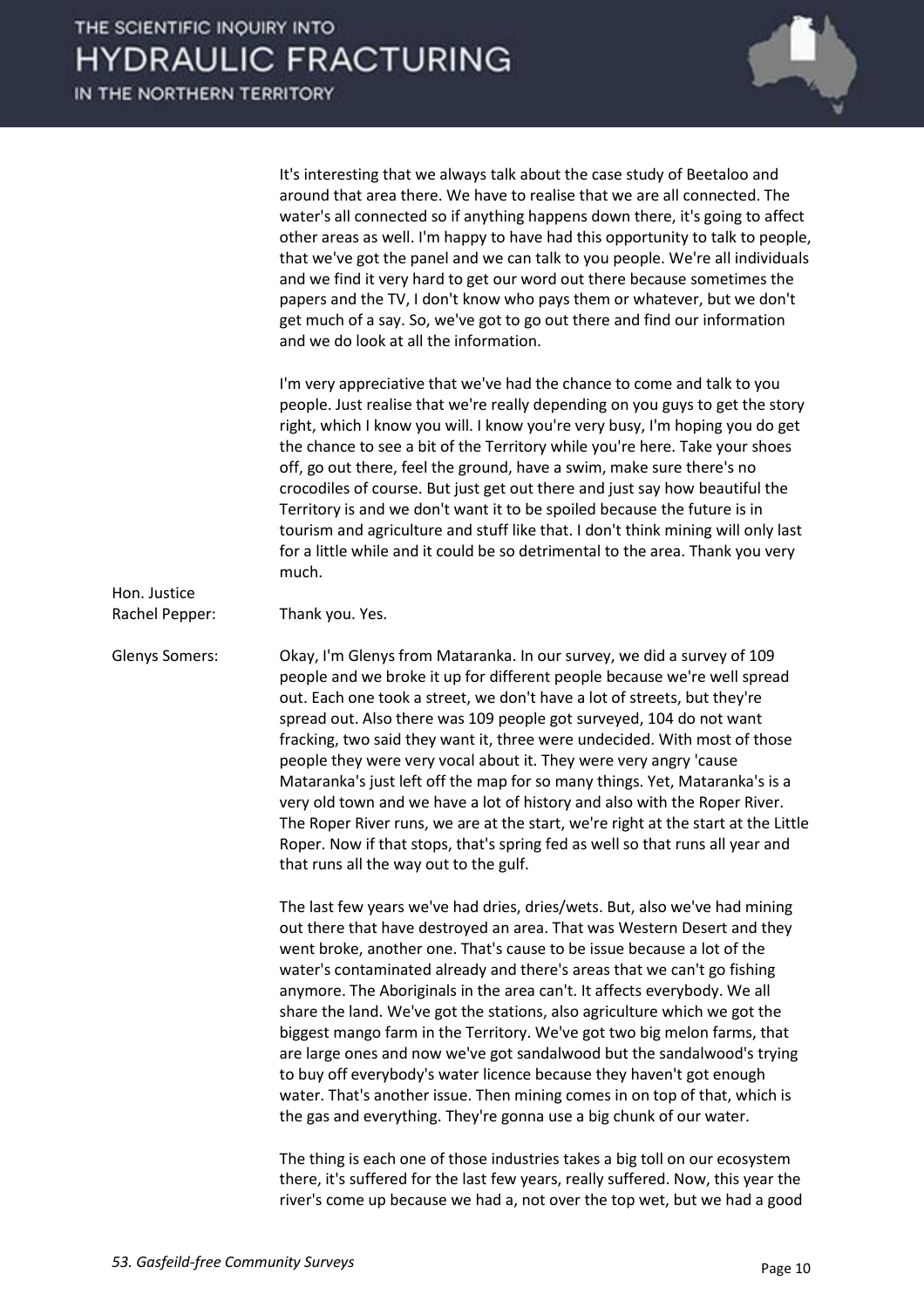IN THE NORTHERN TERRITORY



wet. Basically at the end of the day if we don't get the water where we are, it doesn't go all the way out to the Gove. Feeds all the fish, you've got the fishing industry, the prawning industry, and all of those along the chain. It's a whole ecosystem that's been there forever.

 Stuart found Bitter Springs, like the Aboriginals have had it for a long time, but Stuart he discovered it when he explored the Stuart Highway. That saved his life a number of times and it's always been there. As soon as they start drilling, it's going to collapse, the whole system because it's all limestone and it'll be hollow. You do see bits and pieces every now and again of things caving in and that. But's it's not gonna be there anymore and that's worth a goldmine in tourism, it's been going forever.

Rachel Pepper: Thank you.

Glenys Somers: ...

Hon. Justice

Lauren Mellor: Thanks everyone. I just want to add to that two more survey results that were done and unfortunately the community members who would have present those can't be here today. Those are the old east side suburb in Alice Springs. The question again was put do you want Central Australia to be free of shale gas fracking. That was self-declared by the community to be gas field free. They surveyed a total of 603 residents in that suburb, the response to that question was 538 in favour, 17 against, and 48 unsure. So, the results, they were 89.2% of the old east side suburb wanted to see it gas field free. So, that's a really strong result, there shows a high level of understanding about the industry and people's values regarding it there.

> Most recently we just had the remote community of Borroloola in the Gulf of Carpentaria declare their community gas field free based on a survey of approximately 400 residents with 382 in favour of a gas field free region there and just two unsure, which also demonstrates a high level of awareness across remote communities here which are largely surrounded by fracking permits.

 Those are the survey results that we've concluded thus far and there are other communities taking on this work as we speak to demonstrate the views and attitudes of their residents. I also wanted to refer the panel to a ReachTEL poll that was conducted just before the 2016 territory election in which the question was put to members of the Darwin electorates, whether people were concerned about the impact or risk to water supplies from shale gas fracking. 84% of residents polled in those Darwin electorates reported being concerned or highly concerned about the impacts of fracking on their water and on past releases was a second question so we can table the entirety of those questions and the responses there. But, it shows even in urban areas people are quite concerned about the impact on our natural resources and water.

 Also, I know the panel's been referred to it before, but I wanted to reiterate that 17 Northern Territory cattle stations also signed a pre-election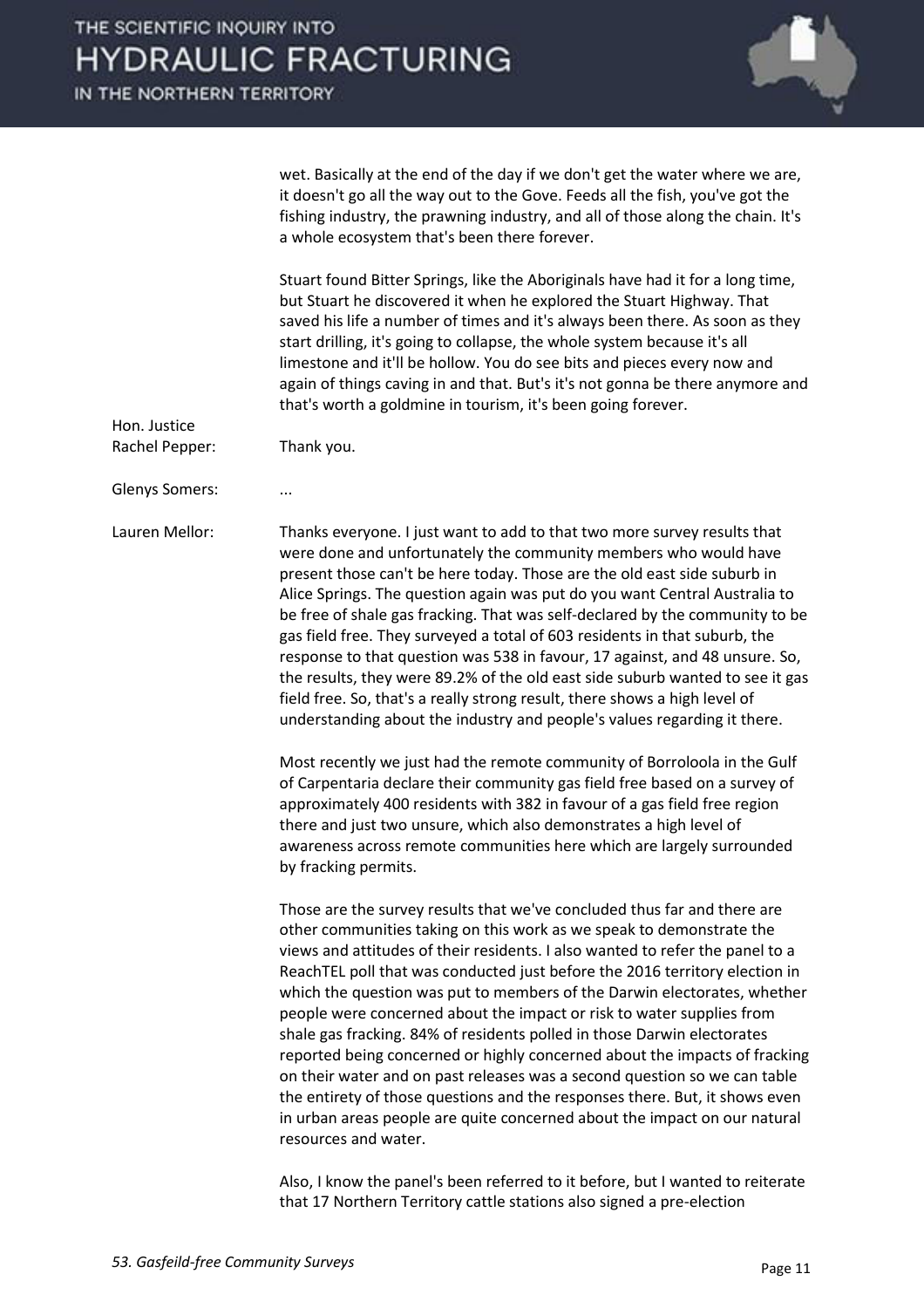

statement calling for their water to be protected through a ban on fracking or lifting of permits in their region over past releases. Also, local councils have done quite a lot of work to reflect residents attitudes around these and to do their own research and currently Wagait Beach, Coomalie, Alice Springs, and the Katherine councils all positions calling for permits to be lifted in those municipalities.

As you can see from this, community members have done the hard work of talking to their neighbours, learning about the on-shore fracking industry and engaging fully in this inquiry and bringing what they know to the views of the panel. Northern Territory residents the right not to be forced to live in a gas field and want the right to participate in the decisions that will affect their land/water resources and their livelihoods. The panels focus on the Beetaloo Region through this process does leave some concern that other communities and regions will be in the dark about their future and experiencing continued anxiety with the conclusion of this inquiry.

 Living under an approved fracking exploration permit, I'm still not sure if the Northern Territories population is at present, is incredibly stressful. People need certainty to invest in their families and their businesses across these regions. We would ask how would these contested regions and the wide range of exploration licences and applications be dealt with outside of the Beetaloo Region at the conclusion of this inquiry.

 Due to the sheer amount of evidence that's coming to light through this inquiry, we put forward that no government department, landholder, or land council had access to the full picture of shale gas fields in production nor the full gamet of risks that should be considered before an exploration licence is granted. We heard about that just in the last presentation. There was a lot of new information coming to light despite these legal agreements being in place. We put to the panel that the Northern Territory government and the fracking company should relinquish the exploration licences where they are contested as has been done in other jurisdictions to allow for better informed consultations and participatory decision making about these.

 I just wanna go to another issue that's come up in this inquiry quite a bit before we conclude. That is the lack of trust not just in the government regulators of this industry but in the companies, themselves. The inquiries been hearing from many stakeholders, there's little trust in the government regulators to oversee this industry. I would also say there's no trust in the gas companies themselves, and with good reason. The fracking companies are not even giving the true picture of the risks of their industry to the panel as we sit here under the Inquiries Act.

 I refer the panel to Santos's statement from a couple days ago in their submission and they stated that in about 50 years of operational licence, we've had no incidents across our gas fields. So, I researched the compliance reports for Santos in South Australia, I just want to give the panel some examples of some of the spills and incidents that were picked up by the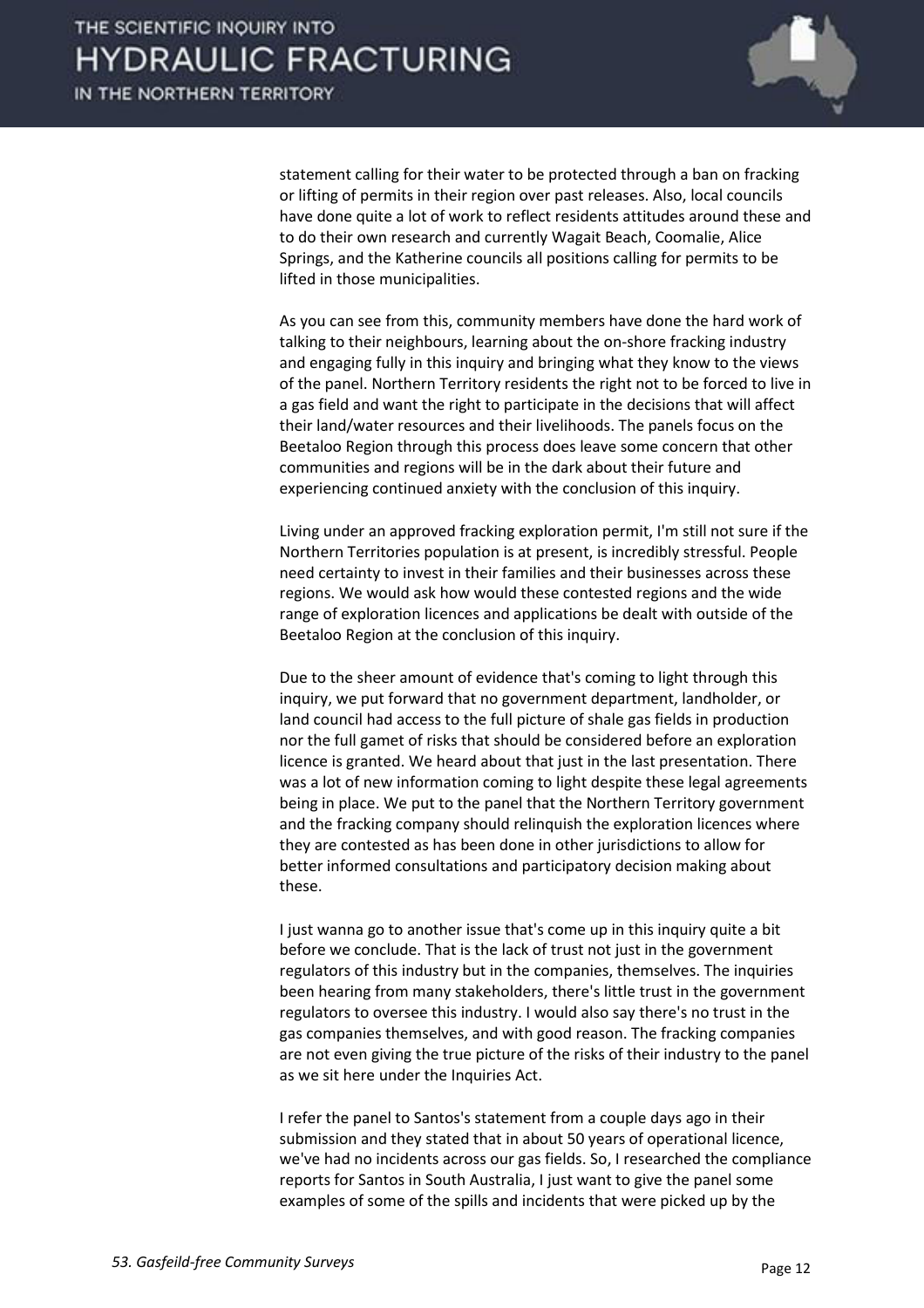

regulator. I'll table those for the panel to consider. For example, in the Cooper Basin where Santos has been operating in for a couple of decades. In 2012, Santos reported 17 flow line failures, pin hole leaks on their 5,000 kilometre steel flow line network in the Cooper Basin. The failure mechanisms related to external and internal corrosion with the primary root cause being inadequate monitoring and maintenance.

 In September, 2011 Santos reported a leak adjacent to crude oil storage tank 1,000 on a separate buried crude line to that which failed in November, 2009. In December 2011, Santos reported a failure detected on it's 10 inch buried crude run down line from the crude stabilisation plant to tank 3,000. This was attributed to defects in the corrosion protective wrap at the location where the pipes failed.

 In January, 2011, Santos reported hydrocarbon on ground water at 22 metres below ground level, dissolved hydrocarbons had been detected beneath the decommissioned burn pit adjacent to the Toolachee gas processing facility within petroleum licence 14 in the Cooper Basin. The oily sludge pit at the Moomba plant is lined, but leaking during operation. This allowed for vertical migration of contaminants through the soil profile and hence seepage into the underlying shallow aquifer. Not only has Santos but water at risk, they've put lives at risks through their operations.

 In 2011, the South Australian Industrial Relations Court ruled that 13 employees had been placed at risk due to critical safety shortcomings. These included inadequate risk assessment, which failed to identify the likelihood of plant failing due to liquid metal rendering it brittle. The company pleaded guilty to breaching the OH and Safety Welfare Act after a safe work prosecution and was fined \$84,000.

 On it's Queensland side of operations, the Santos oil spill in 2013 released about 250,000 litres of oil to the Cooper Creek flood plain. A freedom of information investigation was launched into this spill, a July 2015 department briefing document noted Santos has historically had both major and minor spills which can be attributed to ageing infrastructure and poor maintenance and management.

 The incidents and spills continue over time, for example in 2015, Santos reports that they had 75 spills of hydrocarbons and non hydrocarbons of over 10 litres per spill. The total was over 2,600 cubic metres of uncontained volume, this is only measuring the fluid spills. The methane and other airborne pollutants are not even considered here. I have a table which I can leave with the panel, with six years of data and continuous problems with uncontrolled fluids from Santos' own data and government regulators.

 It's also available online for anyone who cares to look on the 2015 Santos sustainability report.

Hon. Justice Rachel Pepper: Thank you.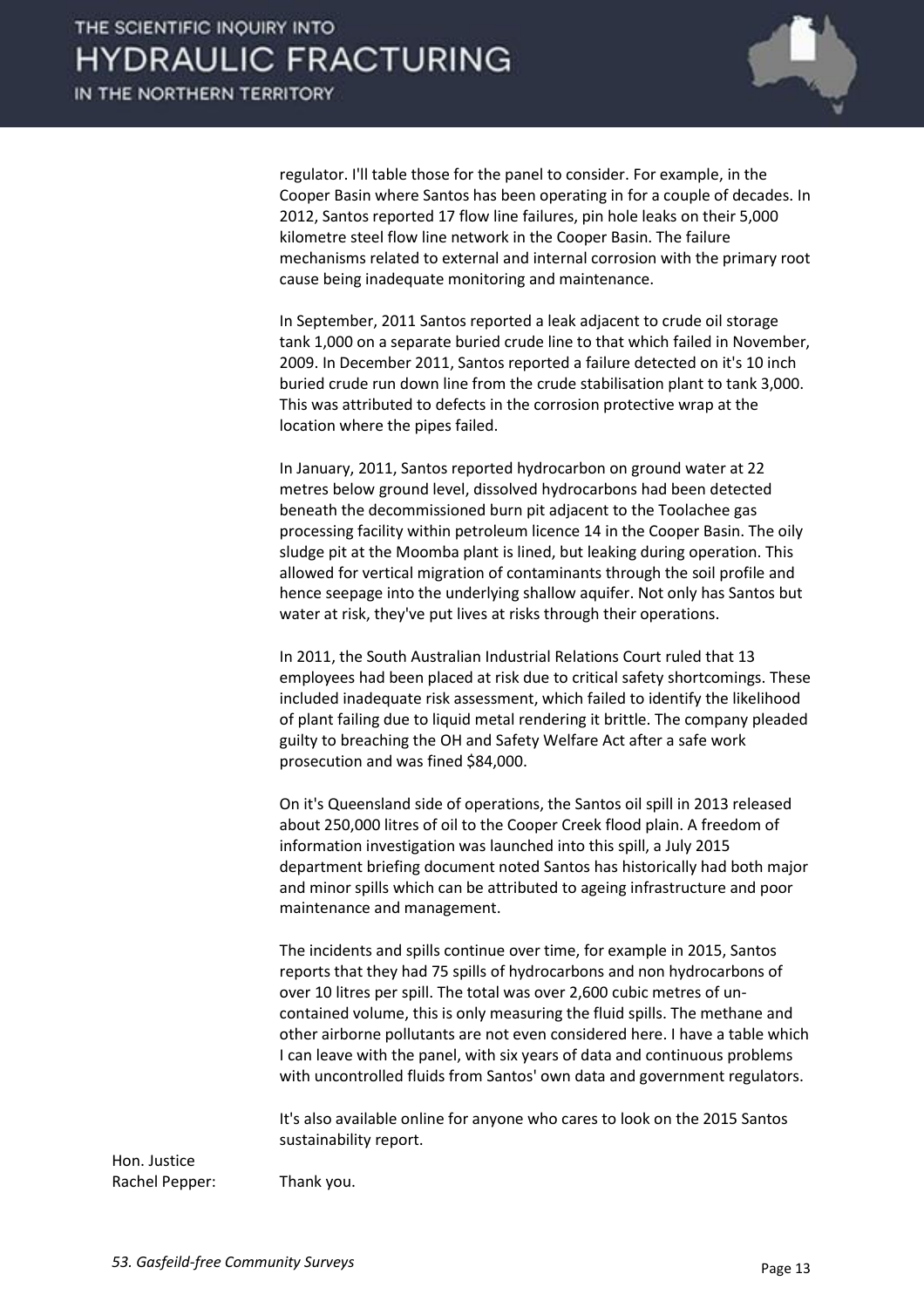

| Lauren Mellor:   | So, that's just a small summary of the reports that are available through the<br>public record and I'm sure there's also many more that could be accessed by<br>the panel, but it does really put into question, Santos' truth in coming before<br>this panel on those issues. I'd like to pass to Viv just to make some<br>concluding remarks and recommendations to the panel now.                                                                                                                                                                                                                                                                                                                                                                                                                                                                                                                                                                                                                                                                                                               |
|------------------|----------------------------------------------------------------------------------------------------------------------------------------------------------------------------------------------------------------------------------------------------------------------------------------------------------------------------------------------------------------------------------------------------------------------------------------------------------------------------------------------------------------------------------------------------------------------------------------------------------------------------------------------------------------------------------------------------------------------------------------------------------------------------------------------------------------------------------------------------------------------------------------------------------------------------------------------------------------------------------------------------------------------------------------------------------------------------------------------------|
| Vivienne Soebek: | This inquiry in large part is really about establishing how the fracking<br>industry can gain a social licence to operate. As the interim report states<br>trust is a critical issue in gaining this outcome. The criteria from page three is<br>the anxiety if not hostility surrounding fracking was on display during the<br>first round of community consultation so by the inquiry. Overwhelmingly,<br>the message received from the people who attended those meetings was<br>that fracking was not safe, it was not to be trusted, and it wasn't wanting in<br>the Northern Territory. This is clear feedback from the population of<br>Territorians and it should logically, then, conclude that fracking does not<br>really have a SNL social licence to operate in the Northern Territory.<br>Therefore, it should proceed. We also, think that, on top of that, the data is<br>available that says that the risks that the industry presents at the time now<br>cannot be proven to be reduced significantly to acceptable levels that<br>Territorians will take and accept themselves. |
|                  | That was based on hundreds of conversations with Territorians and we still<br>do not think that any regulations, sorry that, social licence, can be gained<br>through improved regulation. For example, we've only got one or two<br>mining inspectors available in the Northern Territory                                                                                                                                                                                                                                                                                                                                                                                                                                                                                                                                                                                                                                                                                                                                                                                                         |
| Lauren Mellor:   | Five                                                                                                                                                                                                                                                                                                                                                                                                                                                                                                                                                                                                                                                                                                                                                                                                                                                                                                                                                                                                                                                                                               |
| Vivienne Soebek: | Five and we're going but, is there a designated environmental scientist or a<br>group of them would be necessary. If you think that some places might have<br>2 to 300 wells, that's a lot of monitoring for someone in a large area like the<br>Northern Territory to try and maintain at a level that kept everybody safe<br>including the companies themselves so that they're not standing up to<br>litigation and their public image is destroyed.                                                                                                                                                                                                                                                                                                                                                                                                                                                                                                                                                                                                                                            |
|                  | With those limitations in how well things can be regulated and/or concerned<br>that regulations are being kept in place, the support for the current level of<br>safety is pretty clear from the submissions that have been made today.<br>We've had a look as the Frack Free Group here at the terms of reference and<br>we still feel that a ban on the industry should be a recommendation made<br>and this then until such time as the terms of reference can bring about a<br>reduction in risks and impacts and that's going to be over time.                                                                                                                                                                                                                                                                                                                                                                                                                                                                                                                                                |
|                  | Item 5 of the Terms of Reference does state that the inquiry will identify any<br>scientific technical policy or regulatory requirements or resources that are in<br>addition to the reforms that are being implemented through the existing<br>environmental reform process that are necessary to reduce environmental<br>risks and impacts associated with the hydraulic fracturing of unconventional<br>reservoirs to acceptable levels. In that sense, it sort of really does give the                                                                                                                                                                                                                                                                                                                                                                                                                                                                                                                                                                                                         |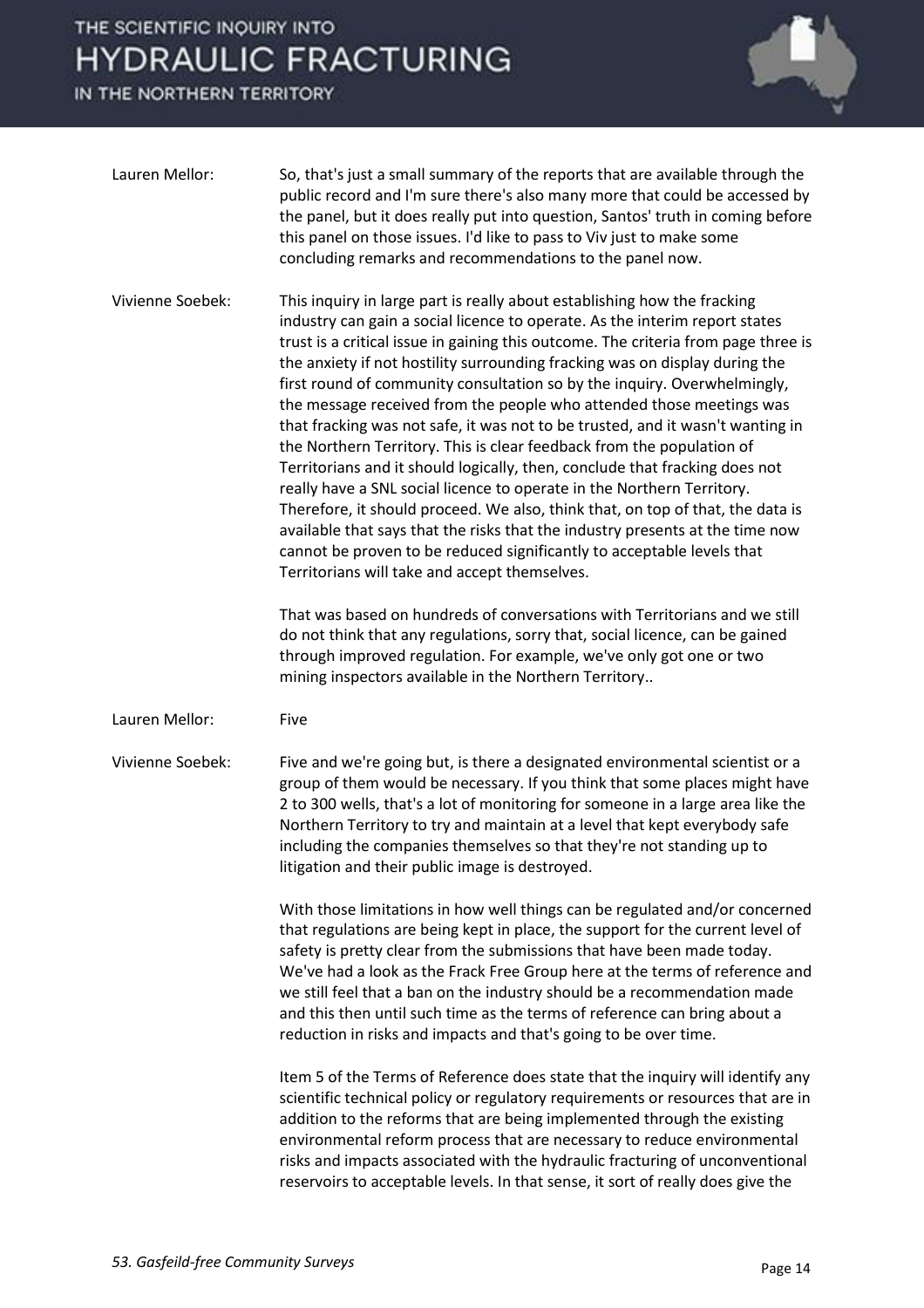

panel the right to ban hydraulic fracturing until such risks are going to be accounted for to an acceptable level.

 In item 6 of the Term of Reference it says that identify prior areas for no go zones which allows the panel to be clear, theoretically, that the entire Northern Territory is a prior area of being a no go zone. It would seem that there is the legal ability for the panel to not just make a recommendation, but saying sorry guys, but this is the way it's gonna be.

 What we would like to recommend as The Frack Free Alliance that we would like to recommend that region by region votes, or Territory wide referendum would be the simplest, quickest way, and the fairest to decide on this issue once and for all. We ask the panel to give serious consideration to recommending a pathway forward to this affect for the Northern Territory Government to consider.

 As you're scientist we also submit to you that the precautionary principle should apply with regard to land and water contamination and risks to exasperation climate change through methane emissions. One of the distrustful aspects of you folk doing that and it going to the Northern Territory and the Northern Territory going yes, we'll do that. You have to remember that the federal government can overturn legislation that we may wish to make in the Northern Territory, that experience comes from the euthanasia legislation which was passed, very successfully, and stomped on by Canberra, that again, see we have a two tier level of mistrust. It's going to be a hard job is all I can say. Thank you.

Hon. Justice

Rachel Pepper: Thank you very much. Thank you very much for your detailed and thoughtful presentations. I look forward to the papers that you've tabled. Thank you again for engaging on quite an important aspect of the inquiry which you've identified. Which is, of course, that the notion of social licence to operate.

> I just want to make three comments. It's my and I think the panel's very firm view that we do not have encompassed within the Terms of Reference the ability and we will not be making a recommendation that the government lift the moratorium or not, that is absolutely a political question for the government.

> What we will be doing though is where there are data gaps, further information that's required and that needs to be obtained. Rest assured that we will be making recommendations that, that information, that data, those studies are conducted and that information is contained, we will be doing that.

> As for referendum, again that is a political question which will be entirely up to the government. But, no doubt, they will take on board what you have said. I'll not risk making any comments about how we decide social policy by postal votes.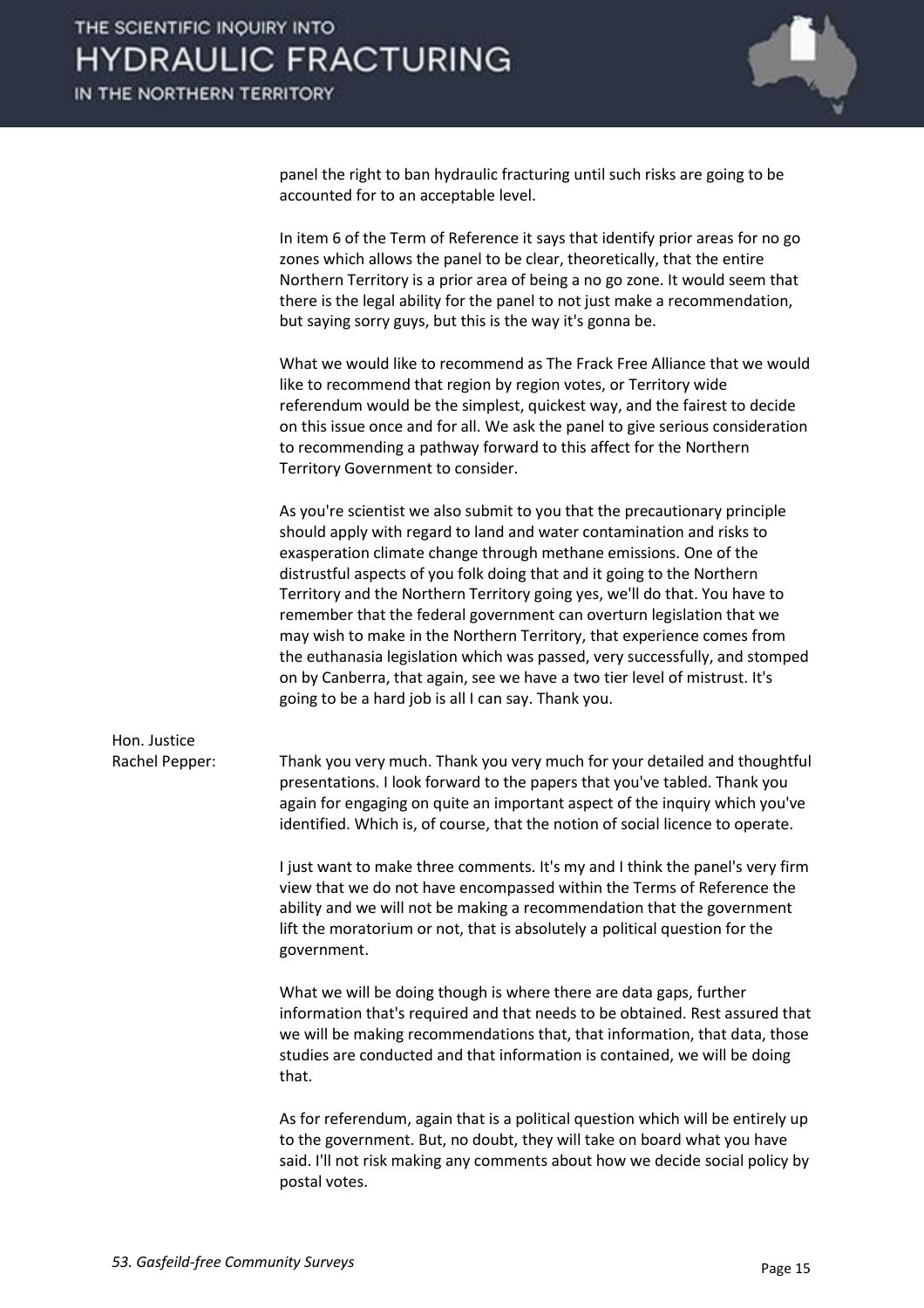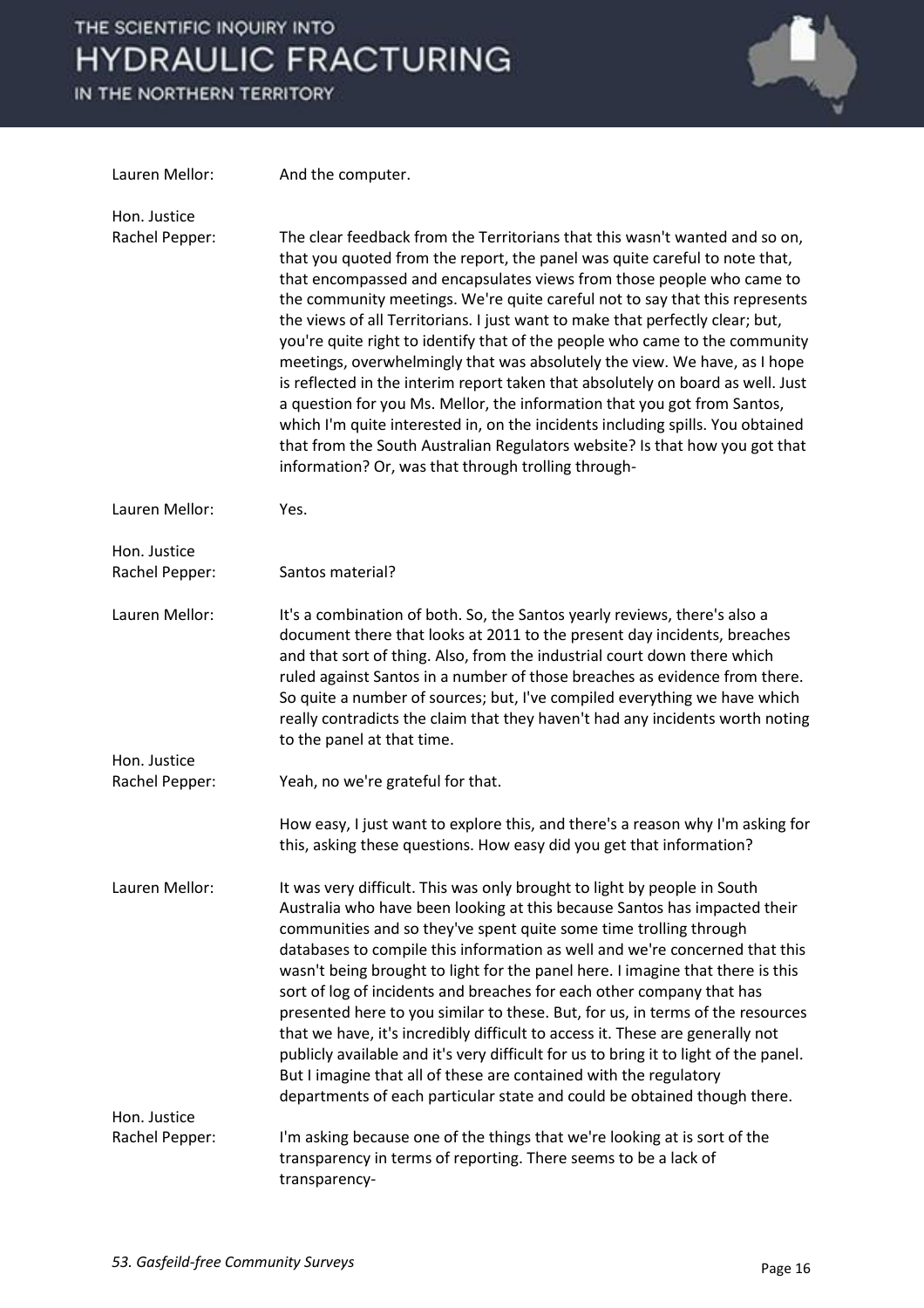

| Lauren Mellor:                 | Absolutely.                                                                                                                                                                                                                                                                                                                                                                                                                                                                                                                                                 |
|--------------------------------|-------------------------------------------------------------------------------------------------------------------------------------------------------------------------------------------------------------------------------------------------------------------------------------------------------------------------------------------------------------------------------------------------------------------------------------------------------------------------------------------------------------------------------------------------------------|
| Hon. Justice<br>Rachel Pepper: | Across different jurisdictions, they operate differently in terms of reporting.<br>One of the things might be to consider recommendations around real time<br>reporting of all incidences perhaps within certain parameters on a website<br>somewhere that's easily obtainable and easily researchable and so everyone<br>can go on and have a look and see exactly what companies are or aren't<br>doing.                                                                                                                                                  |
| Lauren Mellor:                 | Absolutely, that would be important.                                                                                                                                                                                                                                                                                                                                                                                                                                                                                                                        |
| Hon. Justice<br>Rachel Pepper: | Okay. Any  Yes, Dr. Anderson.                                                                                                                                                                                                                                                                                                                                                                                                                                                                                                                               |
| Dr Alan Anderson:              | Thank you. I'd like to explore further the concept of social licence to<br>operate. In particular, refer to a submission that we had this morning that<br>made the argument that social licence to operate is not really based on<br>evidence. The illustration that was given to us was contrasting the situation<br>with the gas industry, which clearly doesn't have a social licence to operate,<br>with the pastoral industry which clearly does. Let me just characterise the<br>pastoral industry for this example.                                  |
|                                | Locks away vast areas of land from the public, much of it's controlled by<br>foreign interest and employs relatively few people. It's a very dangerous<br>workplace, it uses vast amounts of ground water, it causes very considerable<br>damage to terrestrial ecosystems, and it's a major emitter of methane.                                                                                                                                                                                                                                            |
|                                | All those statements are true.                                                                                                                                                                                                                                                                                                                                                                                                                                                                                                                              |
| Lauren Mellor:                 | Mm-hmm (affirmative)-                                                                                                                                                                                                                                                                                                                                                                                                                                                                                                                                       |
| Dr Alan Andersen:              | I guess that's a question of how do you explain such a contrast in community<br>for sections of one industry over another, at least on the face of it, does not<br>seem to reflect the evidence that we have available.                                                                                                                                                                                                                                                                                                                                     |
| Lauren Mellor:                 | I think off the cuff, at least the pastoral industries producing something of<br>greater need to people. They're producing food generally. What the gas<br>industries doing is adding gas reserve to an already overburdened climate.<br>We don't need any more gas essentially, I think the arguments been made<br>to you quite clearly, we are washing that resource and why then you would<br>force land owners to open up their land to extract ever more gas for a very<br>small return to a very small return to a very small number of corporations. |
|                                | People don't see that as being in the public interest the same way that they<br>do see pastoralism and the production of food because you could make the<br>same argument about food farming and monocultural farming and that sort<br>of thing. It does damage the land, it does deplete resources; but, the reason<br>why there is a different perception in the community is because they are<br>producing something of need that is distributed far more widely in terms of                                                                             |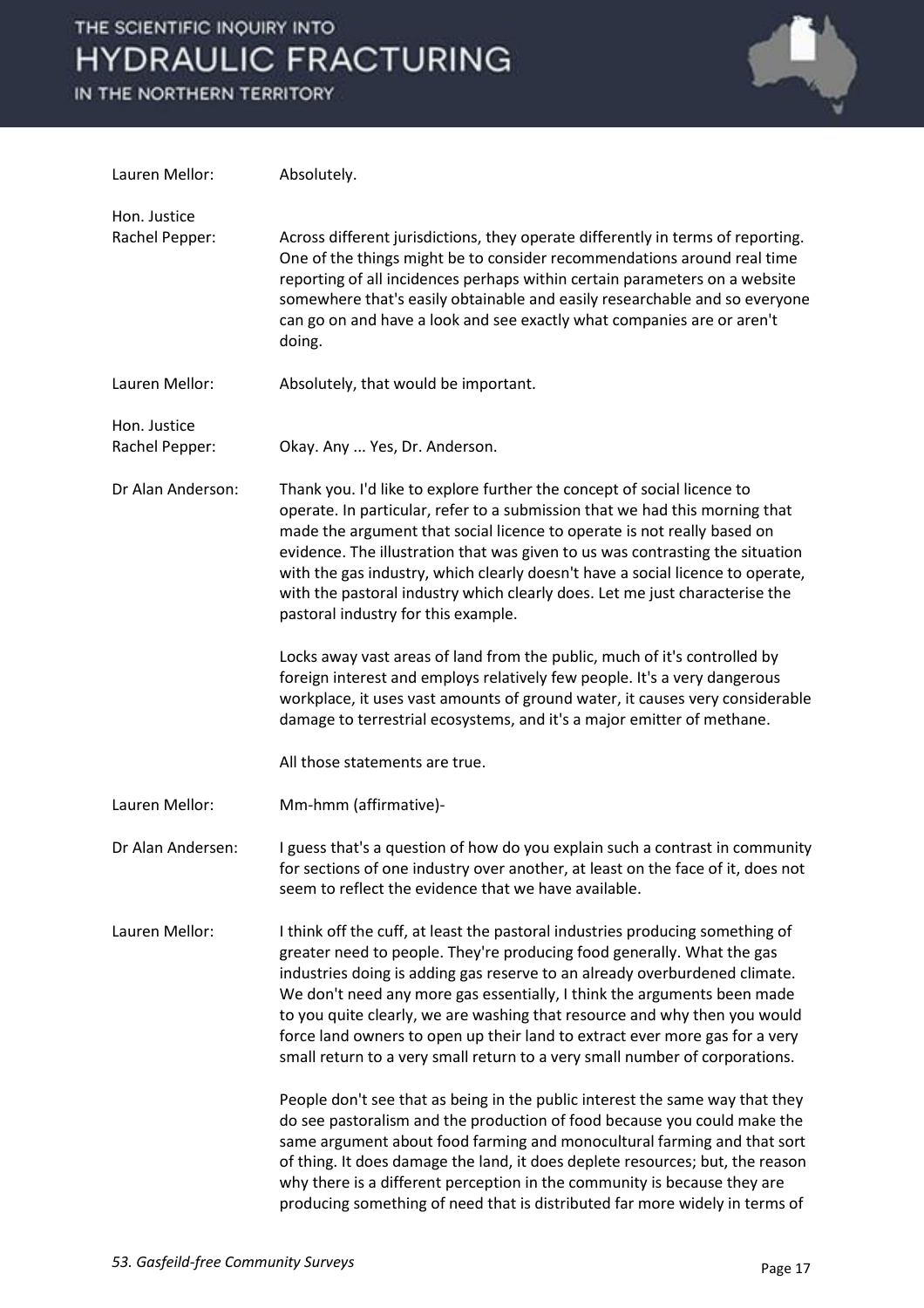IN THE NORTHERN TERRITORY



its benefit through the community than producing yet more gas in a region that certainly doesn't need it. The toxic legacies left behind, I think, by the mining industry and in particular the shale fracking industry is far worse for people to consider and in a lot of cases we don't have a resolution to a lot of those problems. I think it's for those two reason that the pastoral industry maintains a social licence and the shale fracking industry can't gain one.

Vivienne Soebek: I think that the pastoral industry sometimes is seems a bit negative. But, in fact pastoralist are probably the group of people that have to be the most aware of ecological sustainability. Some of that evidence comes through in terms of the way dingos have been treated for example. They now realise that if you reintroduce the dingos you don't lose the cattle that you used to lose if you had foxes and other feral animals, feral dogs, big dogs that've gone wild and that sort of thing. So, there's that realisation. I think it was from Orange Creek, south of Alice Springs, just recently on the country there, which is a very good ABC programme, he was talking about the splendid wet season was for the desert mop. Matt Bran, who's the anchorman he said oh well, I bet you'll be flogging the country with cattle this year and he said no, no, no, that's not what you do. The countries been so good for the last five years in spite of doubt, it's resting this year.

> You see, the perception of people who aren't very close to the country, they see that it's been flogged, you go past Tipperary and you see there's 600 acres that've been stripped and they're growing, whatever they're growing. But the rest of the country's fine because it's how you run your cattle. As long as you don't flog it, it'll last. Some little animals, who are under threat, but that's been the cane toads. Since they came to Borroloola in 2000. That has been the demise.

> I've had research conducted at my place from Uni of New South Wales from the students. They looked at small mammals and that was done in 2007, we had everything except rock rats. We had short-eared rock-wallaby, we've got all the small under two kilo mammals. It wasn't anything except fire at that time that was interfering with them. Three years later after the cane toads arrived, we've only got ... mice, ... are gone, the small mammals are suffering badly everywhere. The same with ground dwelling birds and that has to do with loss of habitat; but, more so it has to do with the introduction of cane toads to be honest.

### Hon. Justice

Rachel Pepper: Yes, Professor Hart.

#### Professor

Barry Hart AM: I had two questions. The first one is related to your survey particularly the question. I'm interested, because you made some comments about the question but you didn't tell us what it actually was. I'm interested actually as to whether people were concerned broadly about their own area or the broader region. Is it the NIMBY Syndrome, Not In My Back Yard that they're responding to, or more broadly?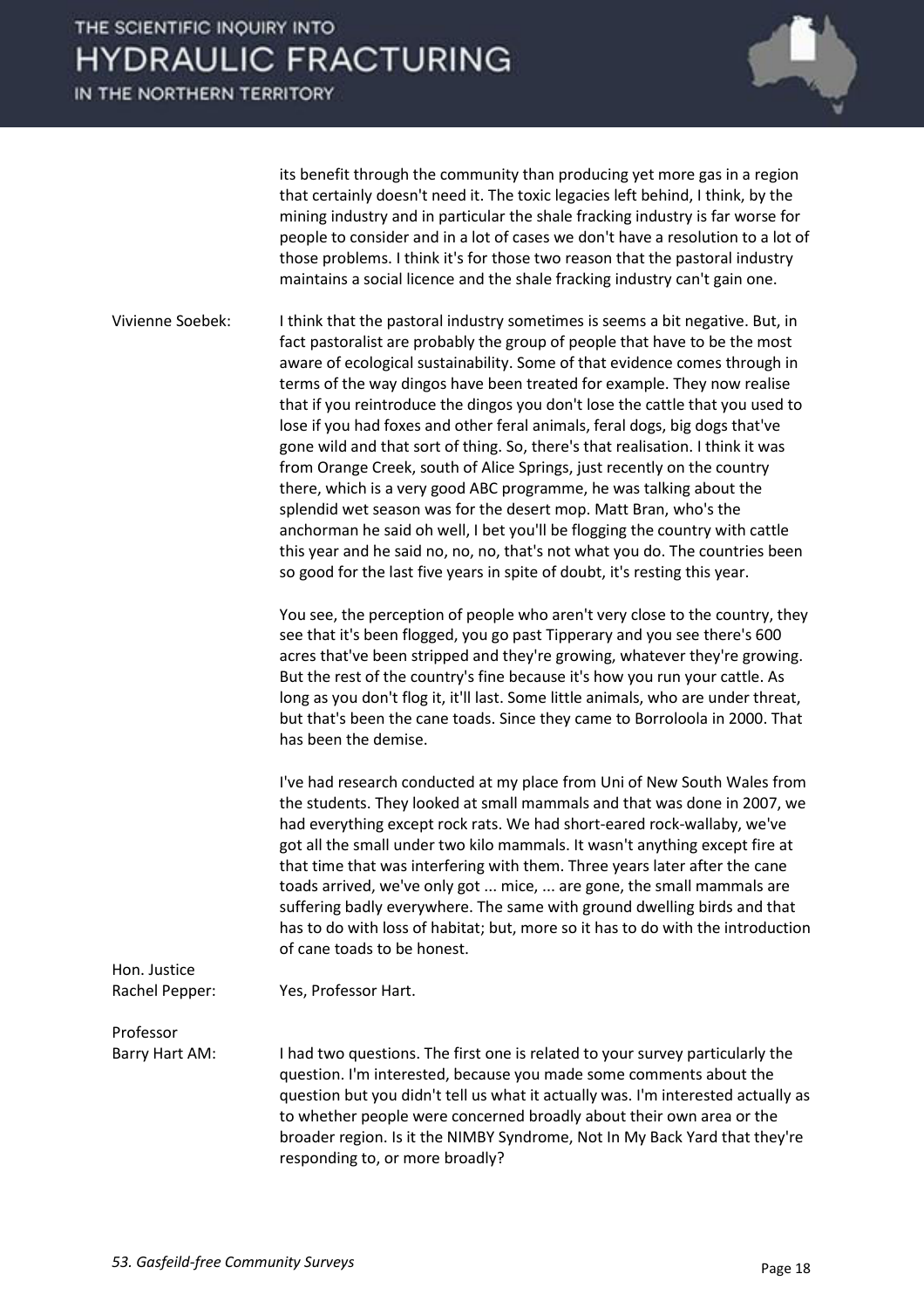

| Lauren Mellor:              | Sorry, I did think that I told the panel what the question was, which is do you<br>want your region to be gas field free and the answers could be yes-                                                                                                                                                                                                                                                                                                                                                                                                                                                                                                                                                                                                                                                                                                                                                                                                                                                                                                                                                                  |
|-----------------------------|-------------------------------------------------------------------------------------------------------------------------------------------------------------------------------------------------------------------------------------------------------------------------------------------------------------------------------------------------------------------------------------------------------------------------------------------------------------------------------------------------------------------------------------------------------------------------------------------------------------------------------------------------------------------------------------------------------------------------------------------------------------------------------------------------------------------------------------------------------------------------------------------------------------------------------------------------------------------------------------------------------------------------------------------------------------------------------------------------------------------------|
| Professor                   |                                                                                                                                                                                                                                                                                                                                                                                                                                                                                                                                                                                                                                                                                                                                                                                                                                                                                                                                                                                                                                                                                                                         |
| Barry Hart AM:              | The region?                                                                                                                                                                                                                                                                                                                                                                                                                                                                                                                                                                                                                                                                                                                                                                                                                                                                                                                                                                                                                                                                                                             |
| Lauren Mellor:              | We asked by region at that point in time cause the survey was being<br>conducted at a local level and so we felt that that would get the most<br>accurate response as to people's views in that region rather than asking<br>Territory wide; but, the reason that we do ask that a Territory wide<br>referendum be put, I do actually think that this is something the panel really<br>should look at and discuss with the Northern Territory Government is that<br>the Terms of Reference do allow for policy prescriptions that could remedy<br>and reduce the level of risk to an acceptable level and if the feedback from<br>Territorians is that we don't accept this level of risk, then it ought to be that<br>the panel should then feel free to make the recommendation that there is a<br>pathway for making a decision regarding this and the government can<br>choose to accept or not that recommendation but I do feel like that would<br>be the most clearest way to resolve this issue of can this industry gain a<br>social licence is to put that as a Territory wide vote or even region by region. |
|                             | I think in travelling around the communities as I have done for the last few<br>years and from the feedback through all of these survey processes it's not<br>that people want to see anywhere sacrificed to this industry. People just do<br>not see a broad public benefit or even a localised public benefit from shale<br>gas fracking. The Beetaloo has been talked about at length during this<br>inquiry. The feedback from people is we don't want to see anywhere<br>sacrificed whether it be the Beetaloo region because we are sitting here in<br>Katherine, we are drinking water here that's connected through that<br>Beetaloo region. If they're fracking at a Amungee Mungee Station, it's a<br>concern for people up here and ultimately people don't see why they should<br>be put at risk because of the views of one or two land holders who may have<br>agreed to.                                                                                                                                                                                                                                 |
| Professor<br>Barry Hart AM: | Okay, thanks. You clarified my question about, the question. The other one<br>you actually just mentioned that is in your summary, you talked about<br>recommending that we ban it, ban fracking until there is enough<br>information to decide that the risks were at acceptable levels. That's what<br>we've got to do too, is now question that now in Terms of Reference.<br>What's your feeling about what is acceptable? It's a very difficult question.                                                                                                                                                                                                                                                                                                                                                                                                                                                                                                                                                                                                                                                          |
| Lauren Mellor:              | Again, it's a perception of whether the trade-off risks as we said before the<br>pastoral industry, no industry is without some-                                                                                                                                                                                                                                                                                                                                                                                                                                                                                                                                                                                                                                                                                                                                                                                                                                                                                                                                                                                        |
| Professor<br>Barry Hart AM: | Sure.                                                                                                                                                                                                                                                                                                                                                                                                                                                                                                                                                                                                                                                                                                                                                                                                                                                                                                                                                                                                                                                                                                                   |
| Lauren Mellor:              | Some level of degradation to the environment and that sort of thing. It's<br>about what level of trade off people are willing to accept and they do that<br>by assessing is there a broad public benefit, do we require these minerals<br>that need to be extracted at this particular location. Or, Is the farmland                                                                                                                                                                                                                                                                                                                                                                                                                                                                                                                                                                                                                                                                                                                                                                                                    |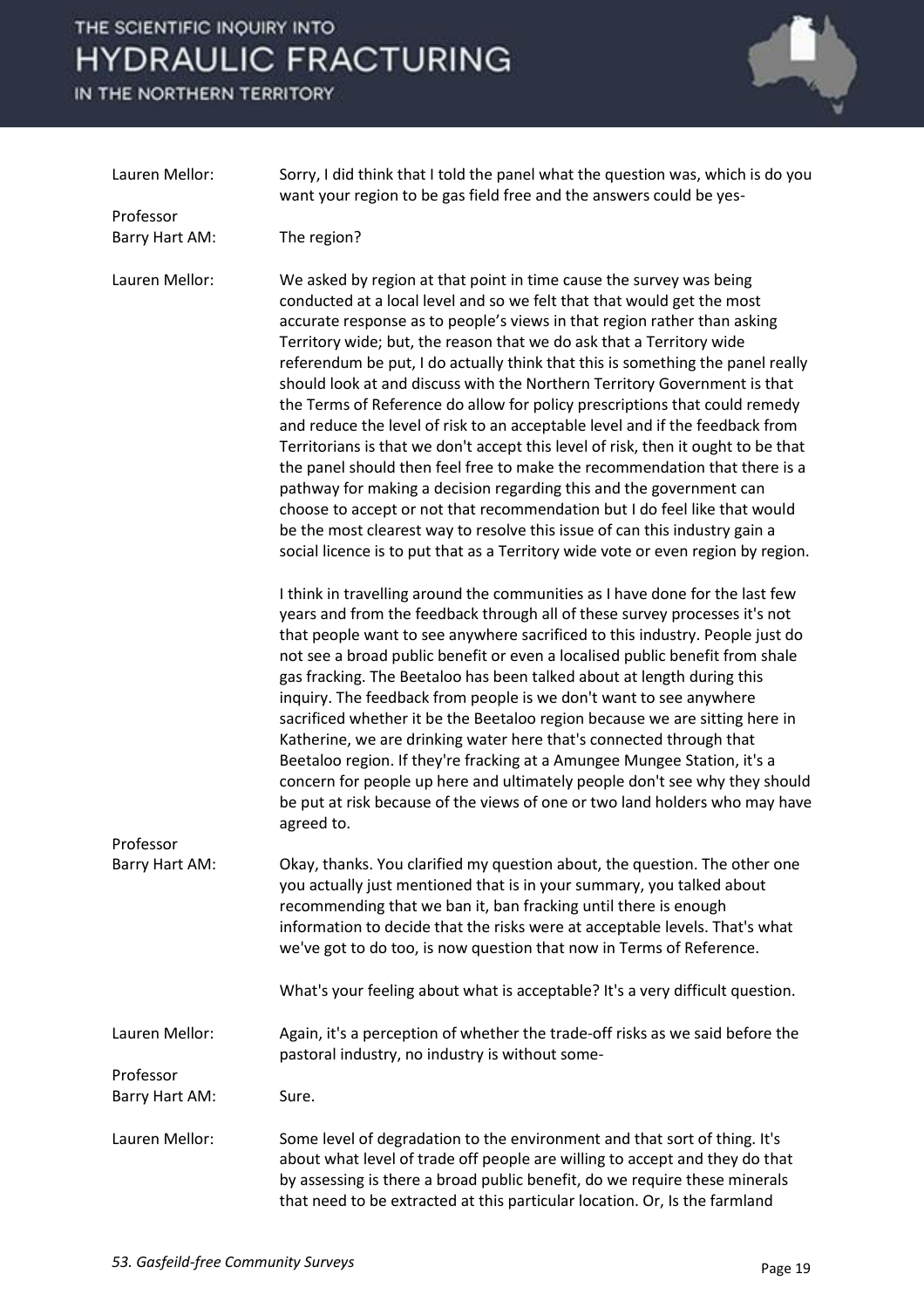

|                       | overtop that oil body, more important. I think people's perceptions of what<br>is the broadest public benefit inform the level of risk or trade off that they're<br>willing to accept from any of those imposed industries.                                                                                                                                                                                                                                                                                                                                                                                                                                                                                                                                                                                                                                                                                                                                                                                                                                                                                                                                                                       |
|-----------------------|---------------------------------------------------------------------------------------------------------------------------------------------------------------------------------------------------------------------------------------------------------------------------------------------------------------------------------------------------------------------------------------------------------------------------------------------------------------------------------------------------------------------------------------------------------------------------------------------------------------------------------------------------------------------------------------------------------------------------------------------------------------------------------------------------------------------------------------------------------------------------------------------------------------------------------------------------------------------------------------------------------------------------------------------------------------------------------------------------------------------------------------------------------------------------------------------------|
| Professor             |                                                                                                                                                                                                                                                                                                                                                                                                                                                                                                                                                                                                                                                                                                                                                                                                                                                                                                                                                                                                                                                                                                                                                                                                   |
| Barry Hart AM:        | Public benefit, you see that as the very important component.                                                                                                                                                                                                                                                                                                                                                                                                                                                                                                                                                                                                                                                                                                                                                                                                                                                                                                                                                                                                                                                                                                                                     |
| Lauren Mellor:        | I think so, that's my opinion.                                                                                                                                                                                                                                                                                                                                                                                                                                                                                                                                                                                                                                                                                                                                                                                                                                                                                                                                                                                                                                                                                                                                                                    |
| Professor             |                                                                                                                                                                                                                                                                                                                                                                                                                                                                                                                                                                                                                                                                                                                                                                                                                                                                                                                                                                                                                                                                                                                                                                                                   |
| Barry Hart AM:        | Yeah.                                                                                                                                                                                                                                                                                                                                                                                                                                                                                                                                                                                                                                                                                                                                                                                                                                                                                                                                                                                                                                                                                                                                                                                             |
| <b>Glenys Somers:</b> | One thing that everybody's forgotten about, the most valuable thing on this<br>planet is drinking water. We've only got 5% or less now. You tap into our<br>water system the whole territory lives on that ground water.                                                                                                                                                                                                                                                                                                                                                                                                                                                                                                                                                                                                                                                                                                                                                                                                                                                                                                                                                                          |
| Professor             |                                                                                                                                                                                                                                                                                                                                                                                                                                                                                                                                                                                                                                                                                                                                                                                                                                                                                                                                                                                                                                                                                                                                                                                                   |
| Barry Hart AM:        | Sure.                                                                                                                                                                                                                                                                                                                                                                                                                                                                                                                                                                                                                                                                                                                                                                                                                                                                                                                                                                                                                                                                                                                                                                                             |
| <b>Glenys Somers:</b> | Doesn't matter where you come from.                                                                                                                                                                                                                                                                                                                                                                                                                                                                                                                                                                                                                                                                                                                                                                                                                                                                                                                                                                                                                                                                                                                                                               |
| Professor             |                                                                                                                                                                                                                                                                                                                                                                                                                                                                                                                                                                                                                                                                                                                                                                                                                                                                                                                                                                                                                                                                                                                                                                                                   |
| Barry Hart AM:        | Sure, sure.                                                                                                                                                                                                                                                                                                                                                                                                                                                                                                                                                                                                                                                                                                                                                                                                                                                                                                                                                                                                                                                                                                                                                                                       |
| <b>Glenys Somers:</b> | That's it and they're all linked together if you really look at it all. If we have<br>to turn around and just get drinking water that is going to cost us a hell of a<br>lot more than the gas companies have ever given us back and that's going to<br>be the biggest draw card. Is staying natural. Tourist, now we get them from<br>all over the world. Every country, they've been fracking at all of those and<br>they come here and like you said, they just say thank god you're not doing it<br>yet. I say, it's already happening and they say, no, no, no. They've lost their<br>drinking water so they're paying a fortune for water now. You get the ads on<br>TV every night, oh look they're playing drinking water, well hang on, we're<br>gonna be in that boat if it's gonna happen. The steel they use, it doesn't<br>matter what steel, we all know, we all have bores, you put the steel down it<br>will deteriorate and then it cracks and then you've gotta put a new bore<br>down. They using Chinese steel, now it's supposed to be to a standard, we<br>can't guarantee that. Ours was supposed to be to a standard and it lasted 12<br>months, it was steel from china. |
|                       | We had our other bore lasted 75 years. We've got a new bore that lasted 12<br>months, falling apart. That's just from the drilling down. In that situation, I<br>know for a fact, we have one rain water tank, once we run out, that's it we<br>go back onto to bore water, that doesn't bother us because that's all we can<br>do, we've only got a small roof to cover from. Now if everybody else in the<br>territory had to rely on rainwater to get drinking water, we're all buggered<br>because what's the most valuable thing, drinking water. Soon as that threat,<br>it's all over.                                                                                                                                                                                                                                                                                                                                                                                                                                                                                                                                                                                                     |
| Petrena Ariston:      | I'd just like to say too, a lot of the meetings I've gone to with the gas<br>companies and that questioning, when it's put to them. If you contaminate                                                                                                                                                                                                                                                                                                                                                                                                                                                                                                                                                                                                                                                                                                                                                                                                                                                                                                                                                                                                                                            |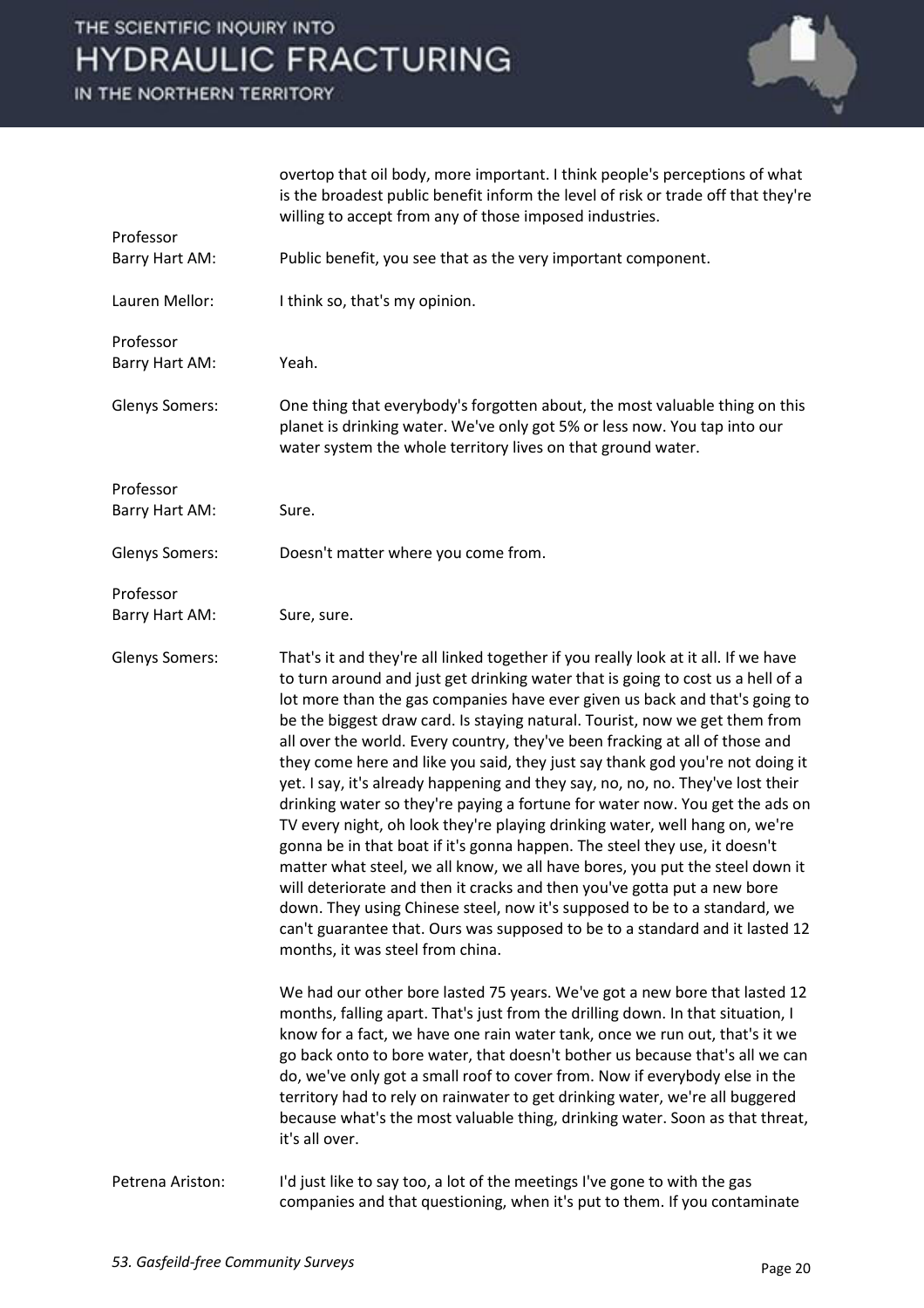IN THE NORTHERN TERRITORY



and aquifer what can you do about it and they just can not answer that. I think that's a very important question because they still don't know what to do if that happens. Going through an aquifer and how things corrode and stuff, it's going to happen. I don't think we can afford that to happen.

Lauren Mellor: I think what this inquiries trying to resolve is how the Northern Territory government should really deal with the natural resources we have an allocate those to particular industries, to land holders. I think that what we see and the reason that there isn't a social licence to operate for this industry is that ultimately it is taking away those things that we all rely on, it is taking away water, it is taking away space in the atmosphere for additional carbon and methane emissions. These resources are finite, the availability to produce waste for the production of energy, we're coming down to crunch time, you all know that as scientist that we need to be making some hard decision. We can not accommodate every form of industry that leaves behind a legacy such as shale gas fracking and other fossil fuel development does.

> I think that should be the overall consideration here is not to use the water resources that we have, the clean drinking water resources that we're lucky enough to still have here in the Territory to produce more gas from market that is already awash with gas. To ultimately take away from the generations that are going to rely on those things into the future. I see shale gas fracking as a form of intergenerational theft and we're thinking about the next generations in our families here and what they'll have to rely on. It's not just about today and what money can be made off those resources.

#### Professor

Barry Hart AM: Thank you.

Vivienne Soebek: Just one thing about the Territory not having any infrastructure and therefore the fracking would be a fabulous industry and give us a great benefit. I think investment, if the same amount of money was available from the federal government and the NT government is they were happy to pour into foreign companies then pour it into infrastructure for ourselves. For example into the construction of solar energy, to use that. There's an export industry waiting on our doorstep, it's call Southeast Asia. The possibilities are endless in terms of having non-polluting, of having sustainable kinds of industries in the Northern Territory. It's perfect because the majority of solar systems are built for temper climates. In that case the early stuff that came into Australia worked beautifully down in Hobart and Sydney, but when it got up here once it got over 35 degrees the efficiency was dropping off. Since then there's been some stunning stuff down with the University of South Wales and they have got panels now, which they're not going to produce themselves because they're the research people. So, instead of it going off shore, why cannot we have our own infrastructure here? We're in the right spot in the Northern Territory. Hours and hours of sunshine.

> There's other possibilities, governments, I don't know, sometimes their brain tumoured when they enter politics somehow because they just don't